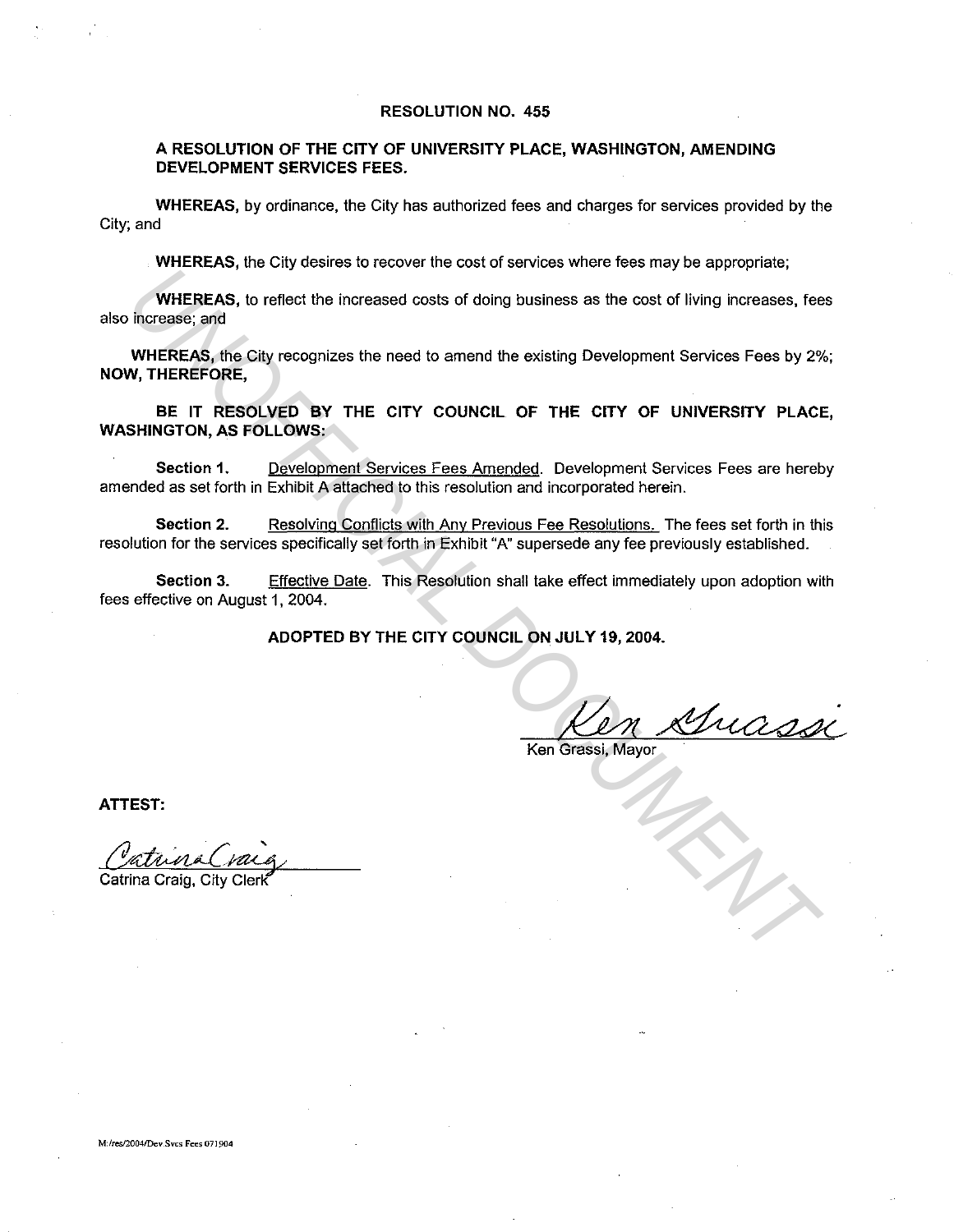## **DEVELOPMENT SERVICES FEE SCHEDULE**

#### **BUILDING PERMIT FEES**

The building permit fees shall be based upon valuation and shall be assessed in accordance with the following table:

| Total Valuation**                             | Fee                                                                                                                                                                                                                                                                                                                                                                                                   |                         |
|-----------------------------------------------|-------------------------------------------------------------------------------------------------------------------------------------------------------------------------------------------------------------------------------------------------------------------------------------------------------------------------------------------------------------------------------------------------------|-------------------------|
| \$1.00 to \$500  \$23.50                      |                                                                                                                                                                                                                                                                                                                                                                                                       |                         |
|                                               | \$501 to \$2,000 \$23.50 for the first \$500 plus \$3.05 for each additional \$100 or<br>fraction thereof, to and including \$2,000                                                                                                                                                                                                                                                                   |                         |
|                                               | \$2,001 to \$25,000 \$69.25 for the first \$2,000 plus \$14.00 for each additional \$1,000 or<br>fraction thereof, to and including \$25,000                                                                                                                                                                                                                                                          |                         |
|                                               | \$25,001 to \$50,000 \$391.25 for the first \$25,000 plus \$10.10 for each additional \$1,000<br>or fraction thereof, to and including \$50,000                                                                                                                                                                                                                                                       |                         |
|                                               | \$50,001 to \$100,000 \$643.75 for the first \$50,000 plus \$7.00 for each additional 1,000 or<br>fraction thereof, to and including \$100,000                                                                                                                                                                                                                                                        |                         |
|                                               | \$100,001 to \$500,000 \$993.75 for the first \$100,000 plus \$5.60 for each additional \$1,000<br>or fraction thereof, to and including \$500,000                                                                                                                                                                                                                                                    |                         |
|                                               | \$500,001 to \$1,000,000 \$3,233.75 for the first \$500,000 plus \$4.75 for each additional<br>\$1,000 or fraction thereof, to and including \$1,000,000                                                                                                                                                                                                                                              |                         |
|                                               | \$1,000,001 and up \$5,608.75 for the first \$1,000,000 plus \$3.65 for each additional<br>\$1,000 or fraction thereof                                                                                                                                                                                                                                                                                |                         |
| Other Inspections and Fees                    |                                                                                                                                                                                                                                                                                                                                                                                                       |                         |
| 1.                                            |                                                                                                                                                                                                                                                                                                                                                                                                       |                         |
| 2.                                            |                                                                                                                                                                                                                                                                                                                                                                                                       |                         |
| 3.                                            |                                                                                                                                                                                                                                                                                                                                                                                                       |                         |
| 4.                                            | Additional plan review required by changes, additions or revisions to approved plans * \$5060.00 per ho                                                                                                                                                                                                                                                                                               |                         |
| 5.                                            | For use of outside consultants for plan checking or inspection, or both *** Actual Cost                                                                                                                                                                                                                                                                                                               | (including<br>overhead) |
| 6.                                            | A general development services support fee of 10% will be added to all building permit                                                                                                                                                                                                                                                                                                                | (including overhea      |
| fees to cover overhead charges.               |                                                                                                                                                                                                                                                                                                                                                                                                       |                         |
| wages and benefits of the employees involved. | * Or the total hourly cost to the jurisdiction, whichever is the greatest. This cost shall include supervision, overhead, hourly                                                                                                                                                                                                                                                                      |                         |
|                                               | ** Total Valuation shall be determined by the Building Official in accordance with nationally accepted industry standards. The<br>listing of unit valuations presented in 'Exhibit B' shall be used as the standard for normal construction projects. For unusual<br>projects that are not specifically listed, national construction estimating tools such as the Building Construction Cost Data by |                         |

#### Other Inspections and Fees

| $\mathbf{1}$ . | Inspections outside of normal business hours (minimum two hours) *\$5960.00 per hour                      |                      |
|----------------|-----------------------------------------------------------------------------------------------------------|----------------------|
| 2.             |                                                                                                           |                      |
| 3.             |                                                                                                           |                      |
| 4.             | Additional plan review required by changes, additions or revisions to approved plans * \$5060.00 per hour |                      |
| 5.             | For use of outside consultants for plan checking or inspection, or both ***Actual Cost                    |                      |
|                |                                                                                                           | (including           |
|                |                                                                                                           | overhead)            |
| 6.             | A general development services support fee of 10% will be added to all building permit                    | (including overhead) |

\*\* Total Valuation shall be determined by the Building Official in accordance with nationally accepted industry standards. The listing of unit valuations presented in 'Exhibit B' shall be used as the standard for normal construction projects. For unusual projects that are not specifically listed, national construction estimating tools such as the Building Construction Cost Data by R.S. Means or the BNi Construction Costbook will be used as a guide for determination of valuation.

\*\*\* The applicant is responsible for the following fees incurred by the City from outside consultants or experts:

(1) expenses associated with permit review, approval, and issuance; (2) expenses associated with.the applicant's failure to comply with the permit and applicable City codes; and (3) expenses associated with the City's evaluation and mitigation of hazardous conditions arising from the applicant's failure to comply with the approved permit and applicable codes.

#### **PLAN REVIEW FEE**

Plan Review Fees shall be 65 percent of the building permit fee.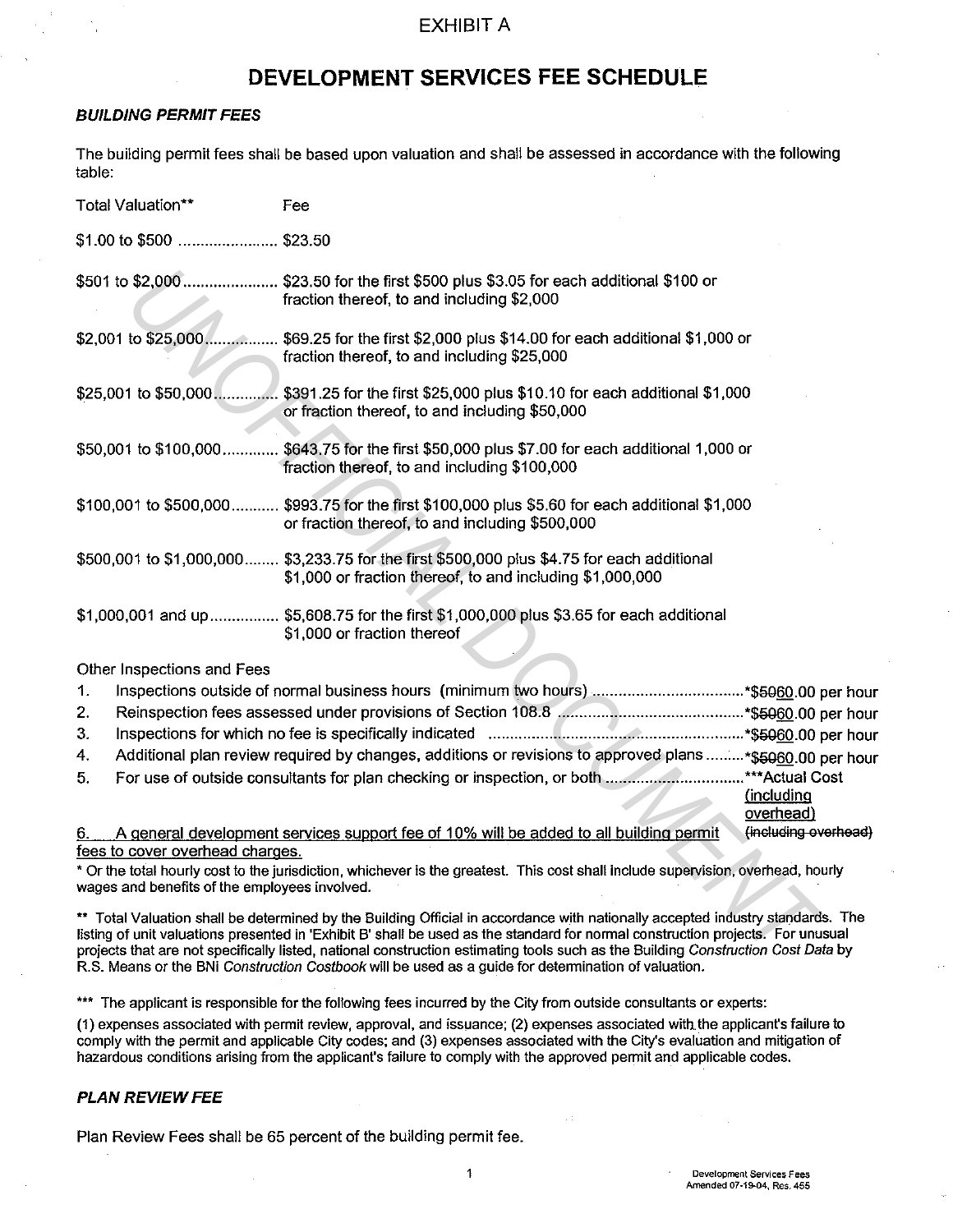$\mathcal{L}_{\mathrm{c}}$ 

## **MECHANICAL CODE FEES**

| <b>Permit Issuance</b> |                                                                                                                                                                                                                                                                                                  |          |  |
|------------------------|--------------------------------------------------------------------------------------------------------------------------------------------------------------------------------------------------------------------------------------------------------------------------------------------------|----------|--|
| 1.                     |                                                                                                                                                                                                                                                                                                  | \$25.00  |  |
| 2.                     | For issuing each supplemental permit for which the original permit has not expired, been canceled                                                                                                                                                                                                | \$7.50   |  |
|                        | <b>Unit Fee Schedule</b>                                                                                                                                                                                                                                                                         |          |  |
| 1.                     | Furnaces. For the installation or relocation of each forced air or gravity-type furnace or burner,<br>including ducts and vents attached to such appliance, up to and including 100,000 Btu/h (29.3 kW)                                                                                          | \$15.00  |  |
|                        | For the installation or relocation of each forced air or gravity-type furnace or burner, including ducts                                                                                                                                                                                         | \$19.00  |  |
|                        |                                                                                                                                                                                                                                                                                                  | \$15.00  |  |
|                        | For the installation or relocation of each suspended heater, recessed wall heater, or floor mounted                                                                                                                                                                                              | \$15.00  |  |
| 2.                     | Appliance Vents. For the installation, relocation, or replacement of each appliance vent installed                                                                                                                                                                                               | \$7.50   |  |
| 3.                     | Repairs and Additions. For the repair of, alteration of, or addition to each heating appliance,<br>refrigeration unit, cooling unit, absorption unit, or each heating, cooling, absorption or evaporation<br>cooling system, including installation of controls regulated by the Mechanical Code | \$14.00  |  |
|                        | 4. Boilers, Compressors, and Absorption Systems. For the installation or relocation of each boiler<br>or compressor to and including three horsepower (10.6 kW) or for each absorption system to and                                                                                             | \$15.00  |  |
|                        | For the installation or relocation of each boiler or compressor over three horsepower (10.6 kW)<br>to and including 15 horsepower (52.7 kW) or for each absorption system over 100,000 Btu/h                                                                                                     | \$28.00  |  |
|                        | For the installation or relocation of each boiler or compressor over 15 horsepower (57.7 kW)<br>to and including 30 horsepower (105.5 kW), or for each absorption system over 500,000 Btu/h                                                                                                      | \$38.50  |  |
|                        | For the installation or relocation of each boiler or compressor over 30 horsepower (105.5 kW)<br>to and including 50 horsepower (176 kW), or for each absorption system over 1,000,000 Btu/h                                                                                                     |          |  |
|                        |                                                                                                                                                                                                                                                                                                  | \$57.50  |  |
|                        | For the installation or relocation of each boiler or compressor over 50 horsepower (176 kW),                                                                                                                                                                                                     | \$100.50 |  |
| 5.                     | Air Handlers. For each air-handling unit to and including 10,000 cubic feet per minute                                                                                                                                                                                                           | \$11.00  |  |
| 6.                     | Evaporative Coolers. For each evaporative cooler other than the portable type                                                                                                                                                                                                                    | \$11.00  |  |
| 7.                     | Ventilation and Exhaust. For each ventilation fan connected to a single duct                                                                                                                                                                                                                     | \$7.50   |  |
|                        | For each ventilation system which is not a portion of a heating or air-conditioning system                                                                                                                                                                                                       | \$11.00  |  |
|                        | For the installation of each hood which is served by a mechanical exhaust, including the ducts for                                                                                                                                                                                               | \$11.00  |  |

 $\bar{z}$ 

ina.<br>Nati

 $\sim 10^{-1}$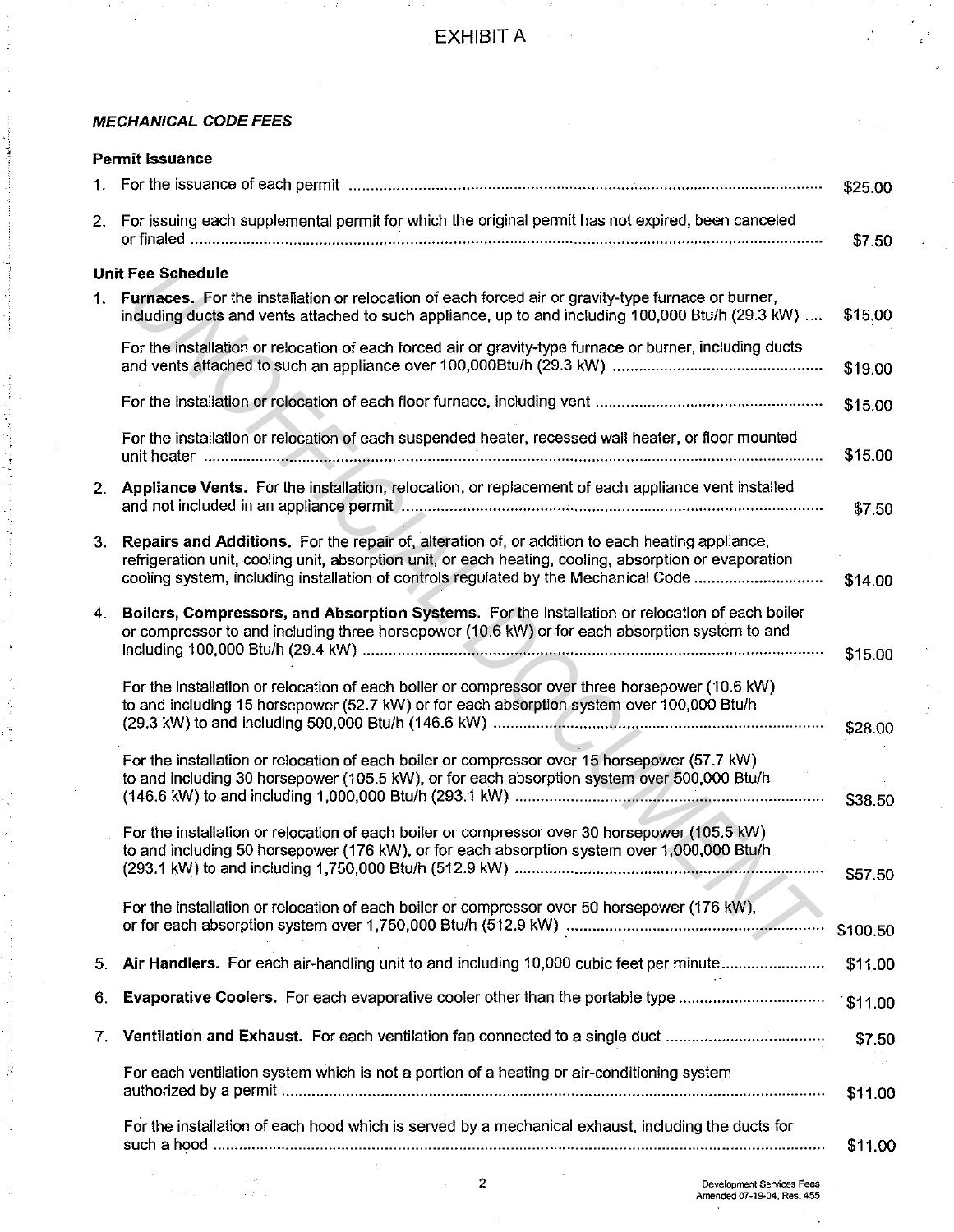| 8.   |                                                                                                                                                                                                                                                                                                                                                                                                                                                                                          | \$19.00          |
|------|------------------------------------------------------------------------------------------------------------------------------------------------------------------------------------------------------------------------------------------------------------------------------------------------------------------------------------------------------------------------------------------------------------------------------------------------------------------------------------------|------------------|
|      |                                                                                                                                                                                                                                                                                                                                                                                                                                                                                          | \$69.00          |
| 9.   | Miscellaneous. For each appliance or piece of equipment regulated by the Mechanical Code<br>but not classes in other appliance categories, or for which no other fee is listed in the Code                                                                                                                                                                                                                                                                                               | \$11.00          |
|      | When Appendix B. Chapter 13, is applicable (See Section 103), permit fees for fuel gas piping<br>shall be as follows:                                                                                                                                                                                                                                                                                                                                                                    |                  |
|      |                                                                                                                                                                                                                                                                                                                                                                                                                                                                                          | \$6.75<br>\$1.50 |
|      | When Appendix B, Chapter 14, is applicable (See Section 103), permit fees for process piping<br>shall be as follows:                                                                                                                                                                                                                                                                                                                                                                     |                  |
|      |                                                                                                                                                                                                                                                                                                                                                                                                                                                                                          | \$5.00           |
|      |                                                                                                                                                                                                                                                                                                                                                                                                                                                                                          | \$1.00           |
|      | For each non hazardous process piping system (NPP) of one to four outlets                                                                                                                                                                                                                                                                                                                                                                                                                | \$2.00           |
|      |                                                                                                                                                                                                                                                                                                                                                                                                                                                                                          | \$0.50           |
|      |                                                                                                                                                                                                                                                                                                                                                                                                                                                                                          |                  |
|      | <b>Other Inspections and Fees</b>                                                                                                                                                                                                                                                                                                                                                                                                                                                        |                  |
| 1.75 | A plan review fee of 25% of the permit fee shall be assessed for other than R-3<br>and U occupancies                                                                                                                                                                                                                                                                                                                                                                                     |                  |
| 2.   |                                                                                                                                                                                                                                                                                                                                                                                                                                                                                          | *\$50.00         |
| 3.   | Reinspection fees assessed under provisions of Section 116.6, per inspection                                                                                                                                                                                                                                                                                                                                                                                                             | *\$50.00         |
| 4.   | Inspection for which no fee is specifically indicated (minimum charge - one half hour)                                                                                                                                                                                                                                                                                                                                                                                                   | *\$50.00         |
| 5.   | Additional plan review required by changes, additions, or revisions to plans or to<br>plans for which an initial review has been completed (minimum charge - one half hour)                                                                                                                                                                                                                                                                                                              | *\$50.00         |
|      | *Or the total hourly cost to the City, whichever is greatest. The cost shall include supervision, overhead,<br>equipment, hourly wages and fringe benefits of the employees involved.                                                                                                                                                                                                                                                                                                    |                  |
|      |                                                                                                                                                                                                                                                                                                                                                                                                                                                                                          |                  |
|      | $\label{eq:2.1} \frac{1}{\sqrt{2\pi}}\frac{d\mathbf{r}}{d\mathbf{r}}\left(\frac{\partial\mathbf{r}}{d\mathbf{r}}\right)^2\left(\frac{\partial\mathbf{r}}{d\mathbf{r}}\right)^2\left(\frac{\partial\mathbf{r}}{d\mathbf{r}}\right)^2\left(\frac{\partial\mathbf{r}}{d\mathbf{r}}\right)^2\left(\frac{\partial\mathbf{r}}{d\mathbf{r}}\right)^2\left(\frac{\partial\mathbf{r}}{d\mathbf{r}}\right)^2\left(\frac{\partial\mathbf{r}}{d\mathbf{r}}\right)^2\left(\frac{\partial\mathbf{r}}{$ |                  |
|      |                                                                                                                                                                                                                                                                                                                                                                                                                                                                                          |                  |
|      | $\mathcal{L}_{\text{max}}$ and $\mathcal{L}_{\text{max}}$ are the set of the set of the set of the set of the set of the set of the set of the set of the set of the set of the set of the set of the set of the set of the set of the set of the set o                                                                                                                                                                                                                                  |                  |
|      |                                                                                                                                                                                                                                                                                                                                                                                                                                                                                          |                  |
|      | $\mathcal{L}^{\mathcal{L}}(\mathcal{L}^{\mathcal{L}})$ and the set of the set of the set of the set of the set of the set of the set of the set of the set of the set of the set of the set of the set of the set of the set of the set of the set of                                                                                                                                                                                                                                    |                  |
|      |                                                                                                                                                                                                                                                                                                                                                                                                                                                                                          |                  |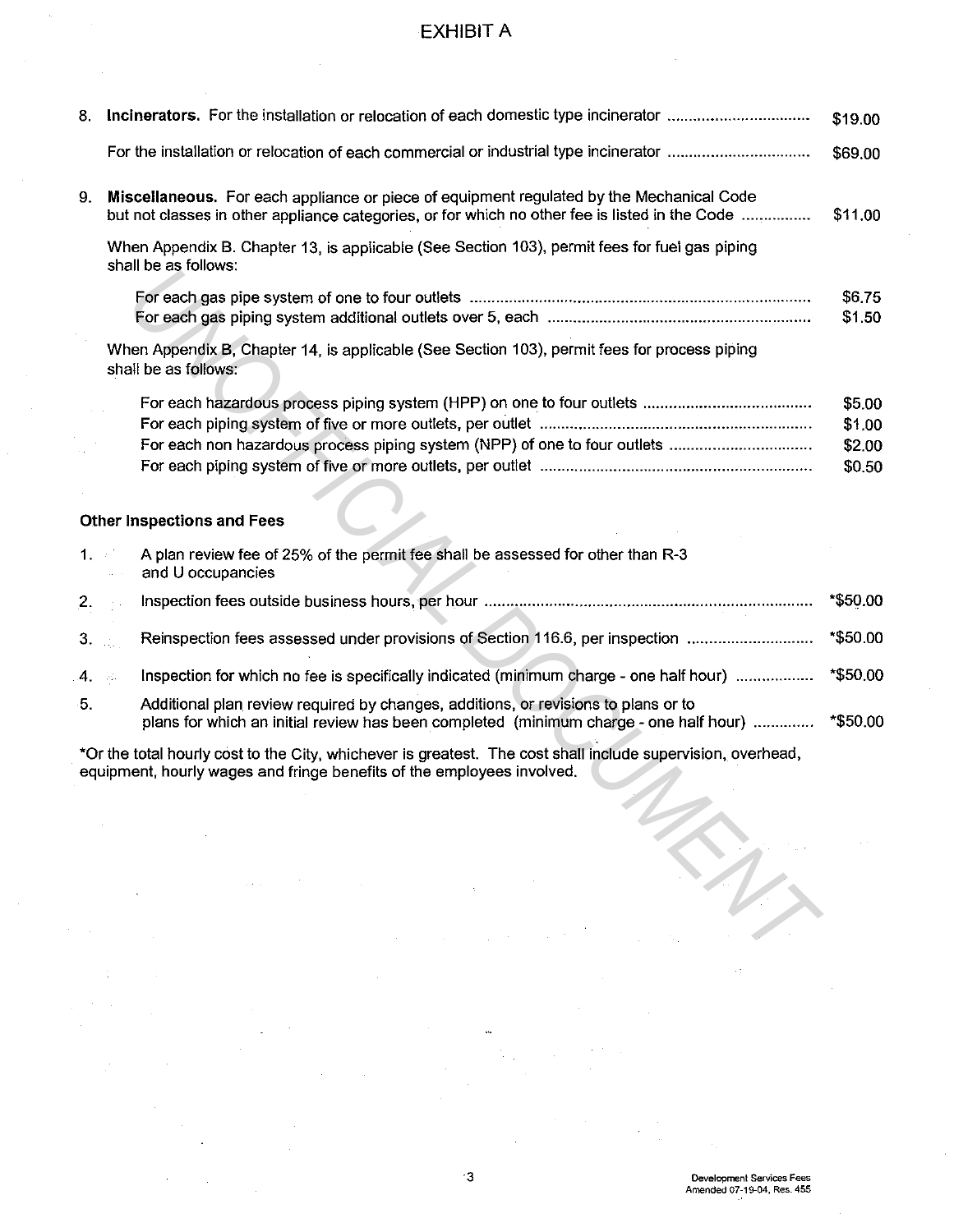### **PLUMBING CODE FEES**

#### **Permit Issuance**

| $\mathbf{1}$ . |                                                                                                         | \$25.00            |
|----------------|---------------------------------------------------------------------------------------------------------|--------------------|
| 2.             | For issuing each supplemental permit for which the original permit has not expired, been                | \$10.50            |
|                | Unit fee schedule (In addition to item 1 or 2 above)                                                    |                    |
| $\mathbf{1}$ . | For each plumbing fixture or trap or set of fixtures on one trap (including water, drainage, piping     | \$10.00            |
| 2.             |                                                                                                         | \$25.00            |
| 3.             |                                                                                                         | \$10.00            |
| 4.             |                                                                                                         | \$13.00            |
| 5.             | For each industrial waste pre-treatment interceptor including its trap and vent, excepting kitchen      | \$20.50            |
| 6.             | For installation, alteration or repair of water piping and/or water treating equipment, each            | \$7.25             |
| 7.             |                                                                                                         | \$7.25             |
| 8.             | For each lawn sprinkler system on any one meter including backflow protection devices                   | \$15,50            |
| 9.             | For atmospheric type vacuum breakers not included in item 1                                             | \$13.00<br>\$2.50  |
| 10.            | For each backflow protective device other than atmospheric type vacuum type breakers:                   |                    |
|                |                                                                                                         | \$13.00<br>\$25.50 |
|                |                                                                                                         |                    |
|                | Other Inspection and Fees                                                                               |                    |
|                | 1. A plan review fee of 25% of the permit fee shall be assessed for other than R-3 and<br>U occupancies |                    |
| 2.             |                                                                                                         | *\$50.00           |
| 3.             |                                                                                                         | *\$50.00           |
| 4.             | Inspection for which no fee is specifically indicated (minimum charge - one half hour)                  | *\$50.00           |
| 5.             | Additional plan review required by changes, additions, or revisions to plans or to plans for which      | *\$50.00           |

\*Or the total hourly cost to the City, whichever is greatest. The cost shall include supervision, overhead, equipment, hourly wages and fringe benefits of the employees involved.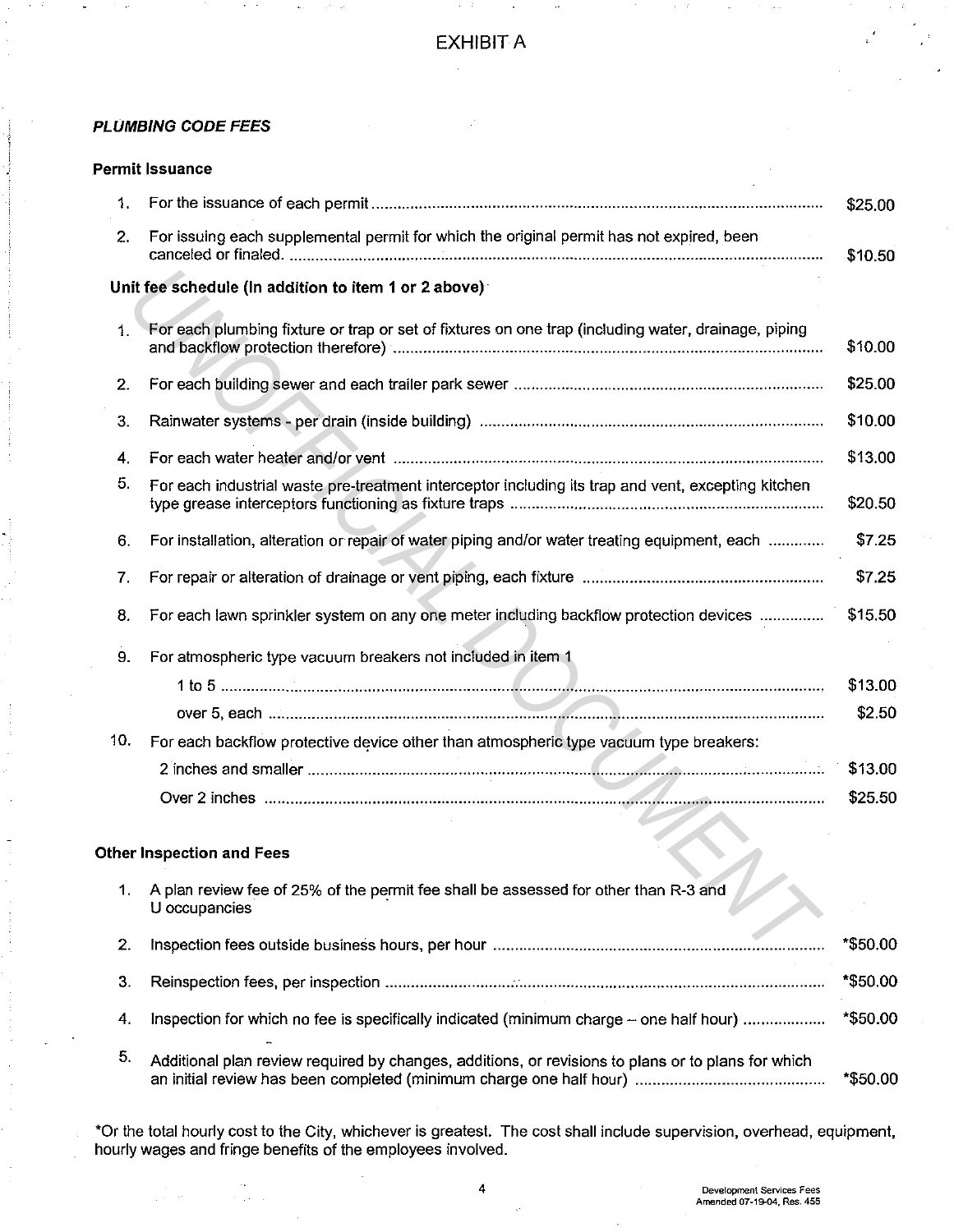## **MISCELLANEOUS FEES**

| 1. |                                                                                                                                                                                | \$25.00  |
|----|--------------------------------------------------------------------------------------------------------------------------------------------------------------------------------|----------|
|    | Building Permit Fee Table (other occupancies)                                                                                                                                  |          |
| 2. |                                                                                                                                                                                | \$23.50  |
| 3. | Mobile Home Location permit                                                                                                                                                    |          |
|    |                                                                                                                                                                                |          |
|    |                                                                                                                                                                                |          |
| 4. | <b>House Moving</b>                                                                                                                                                            |          |
|    | a.                                                                                                                                                                             | \$65.00  |
|    |                                                                                                                                                                                | *\$50.00 |
|    | *Plus \$50.00 per hour after the first hour and \$.50 per mile if the building to be moved is<br>outside of the City                                                           |          |
|    | b.                                                                                                                                                                             | \$65.00  |
|    |                                                                                                                                                                                |          |
|    | A cash deposit or Surety bond as indemnity to damage or injury to City property in<br>C.<br>accordance with the House Moving Ordinance, Section 5                              |          |
|    | A Liability Insurance policy, naming the City as an additional insured in accordance with<br>d.<br>the House Moving Ordinance, Section 5                                       |          |
|    | A cash deposit or a corporate surety bond for completion of the house moved in<br>е.<br>accordance with the House Moving Ordinance, Section 5                                  |          |
|    | <b>ENERGY CODE FEES</b>                                                                                                                                                        |          |
| 1. | In addition to the Building Code fees, an Energy Code plan check fee is hereby established to<br>check for energy requirements called for by the Washington State Energy Code. |          |
|    |                                                                                                                                                                                | \$60.00  |
|    |                                                                                                                                                                                | \$45.00  |
|    | Multi-family                                                                                                                                                                   |          |
|    |                                                                                                                                                                                | \$100.00 |
|    |                                                                                                                                                                                | \$20.00  |
|    | New Commercial Building                                                                                                                                                        |          |
|    |                                                                                                                                                                                | \$80.00  |
|    |                                                                                                                                                                                | \$140.00 |

5 **Development Services Fees Amended 07-19-04, Res. 455** 

Remodels and Tenant Improvements

one-half of the above fee (New Commercial Building)

Warehouses - 70% of the above Commercial

60,001 to 200,000 sq ft ...................................................................................................... . \$195.00 200,001 and over .............................................................................................................. . \$265.00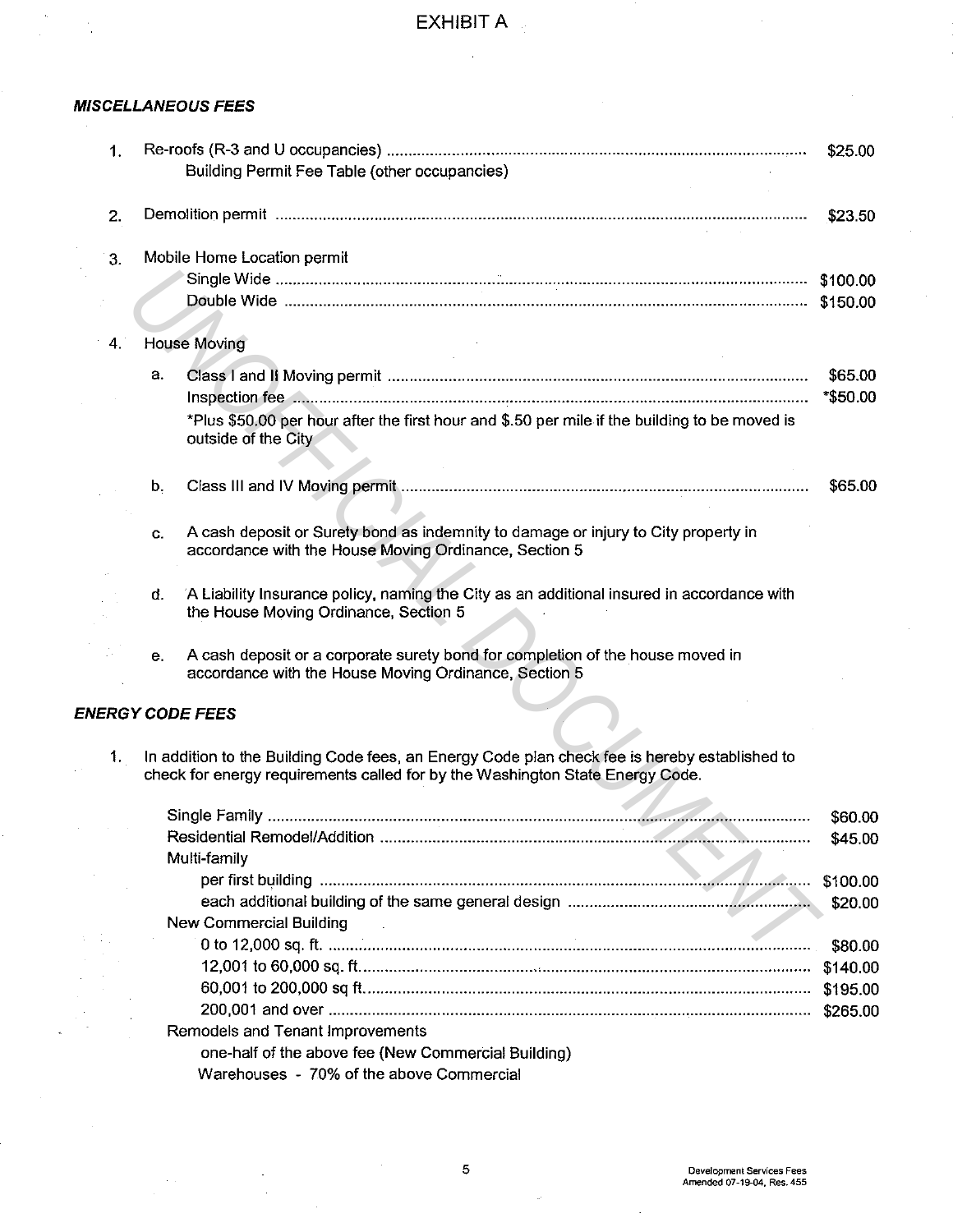## **GRADING PERMIT AND PLANS CHECK**

## **Grading Plan Review Fees**

|    |                                                                                       | No fee   |
|----|---------------------------------------------------------------------------------------|----------|
|    |                                                                                       | \$15.00  |
|    |                                                                                       | \$22.50  |
|    |                                                                                       | \$30.00  |
|    |                                                                                       | \$30.00  |
|    |                                                                                       |          |
|    |                                                                                       |          |
|    | plus \$9.00 for each additional 10,000 cubic yards or fraction thereof                |          |
|    |                                                                                       |          |
|    | plus \$4.50 for each additional 10,000 cubic yards or fraction thereof                |          |
|    |                                                                                       |          |
|    | Other fees:                                                                           |          |
|    | Additional plans review required by changes, additions or revisions to approved plans | \$50.00  |
|    | (half hour minimum)                                                                   | per hour |
|    |                                                                                       |          |
|    | <b>Grading Permit Fees</b>                                                            |          |
|    |                                                                                       | \$15.00  |
|    |                                                                                       | \$22.50  |
|    |                                                                                       | \$22.50  |
|    | plus \$10.50 for each additional 100 cubic yards or fraction thereof                  |          |
|    |                                                                                       |          |
|    |                                                                                       |          |
|    | plus \$9.00 for each additional 1,000 cubic yards or fraction thereof                 |          |
|    |                                                                                       |          |
|    |                                                                                       |          |
|    | plus \$40.50 for each additional 10,000 cubic yards or fraction thereof               |          |
|    |                                                                                       |          |
|    |                                                                                       | \$562.50 |
|    | plus \$22.50 for each additional 100,000 cubic yards or fraction thereof              |          |
|    |                                                                                       |          |
|    | Other Inspections and Fees                                                            |          |
| 1. |                                                                                       | \$50.00  |
|    |                                                                                       | per hour |
| 2. |                                                                                       | \$50.00  |
|    |                                                                                       | per hour |
| 3. |                                                                                       | \$50.00  |
|    |                                                                                       | per hour |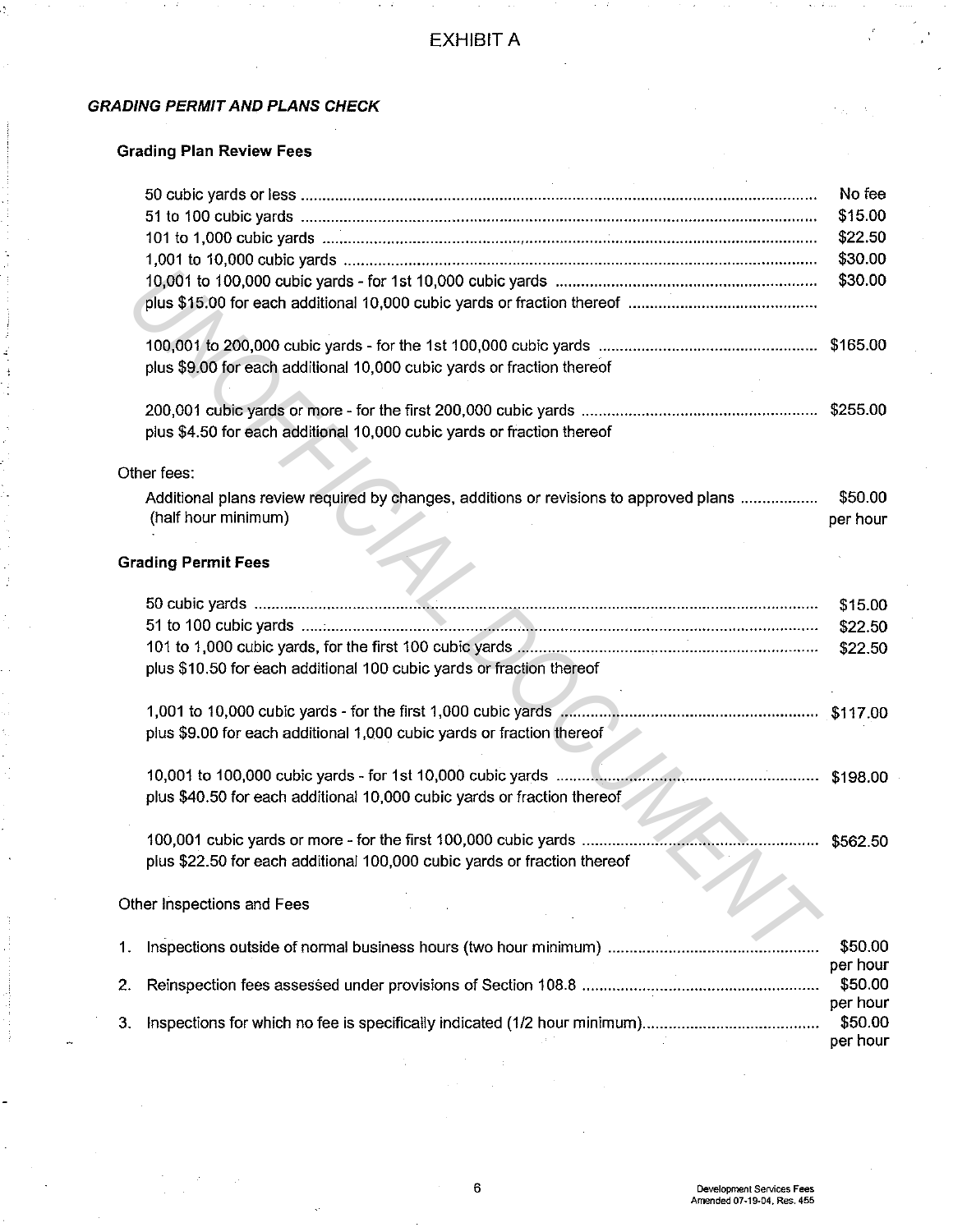#### FIRE MARSHAL REVIEW, INSPECTION & FIRE CODE FEES

#### Construction Plan Review

A plan review fee will be charged for fire department review of requirements for construction and inspection of the Fire Code requirements for buildings classified as Group A, B, E, F, H, I, LC, M, R, and S. The plan review fee shall be 15% of the building permit fee established by the Building Permit Fee Schedule with a minimum fee of \$50.00.

#### Fire Alarm Systems

| Permit fee for upgrading of an existing system shall be 50% of the fee for new.                                                                                                                                                                      |  |
|------------------------------------------------------------------------------------------------------------------------------------------------------------------------------------------------------------------------------------------------------|--|
| Plan Review fee shall be 25% of the permit fee, with a minimum of \$50.00                                                                                                                                                                            |  |
| <b>Fire Sprinkler Systems</b>                                                                                                                                                                                                                        |  |
| The fee for fire sprinkler systems shall be based on the Building Permit Fee Table. The valuation shall be based<br>the per square foot figure for sprinkler systems as established by policy in accordance with nationally recognized<br>standards. |  |
| The plan review fee for fire sprinkler systems shall be 25% of the permit fee, with a minimum fee of \$50.00. Plan<br>review fees are in addition to the permit fee.                                                                                 |  |
| Sprinkler Underground Supply (includes plan review, inspection and testing)  \$250.00                                                                                                                                                                |  |
| Fire Extinguishing Systems (Hood and Duct for Type I)                                                                                                                                                                                                |  |
| Review, inspection and testing fees                                                                                                                                                                                                                  |  |
|                                                                                                                                                                                                                                                      |  |
|                                                                                                                                                                                                                                                      |  |
| <b>Site Development Review</b>                                                                                                                                                                                                                       |  |
| (plats, short plats, commercial projects, residential infills, etc)                                                                                                                                                                                  |  |
|                                                                                                                                                                                                                                                      |  |
|                                                                                                                                                                                                                                                      |  |
| <b>Miscellaneous</b>                                                                                                                                                                                                                                 |  |

#### Fire Sprinkler Systems

#### Fire Extinguishing Systems (Hood and Duct for Type I )

#### Review, inspection and testing fees

#### Site Development Review

| (plats, short plats, commercial projects, residential infills, etc) |  |
|---------------------------------------------------------------------|--|
|                                                                     |  |
|                                                                     |  |

#### Miscellaneous

#### Review, inspection and testing fees

## **Standpipes**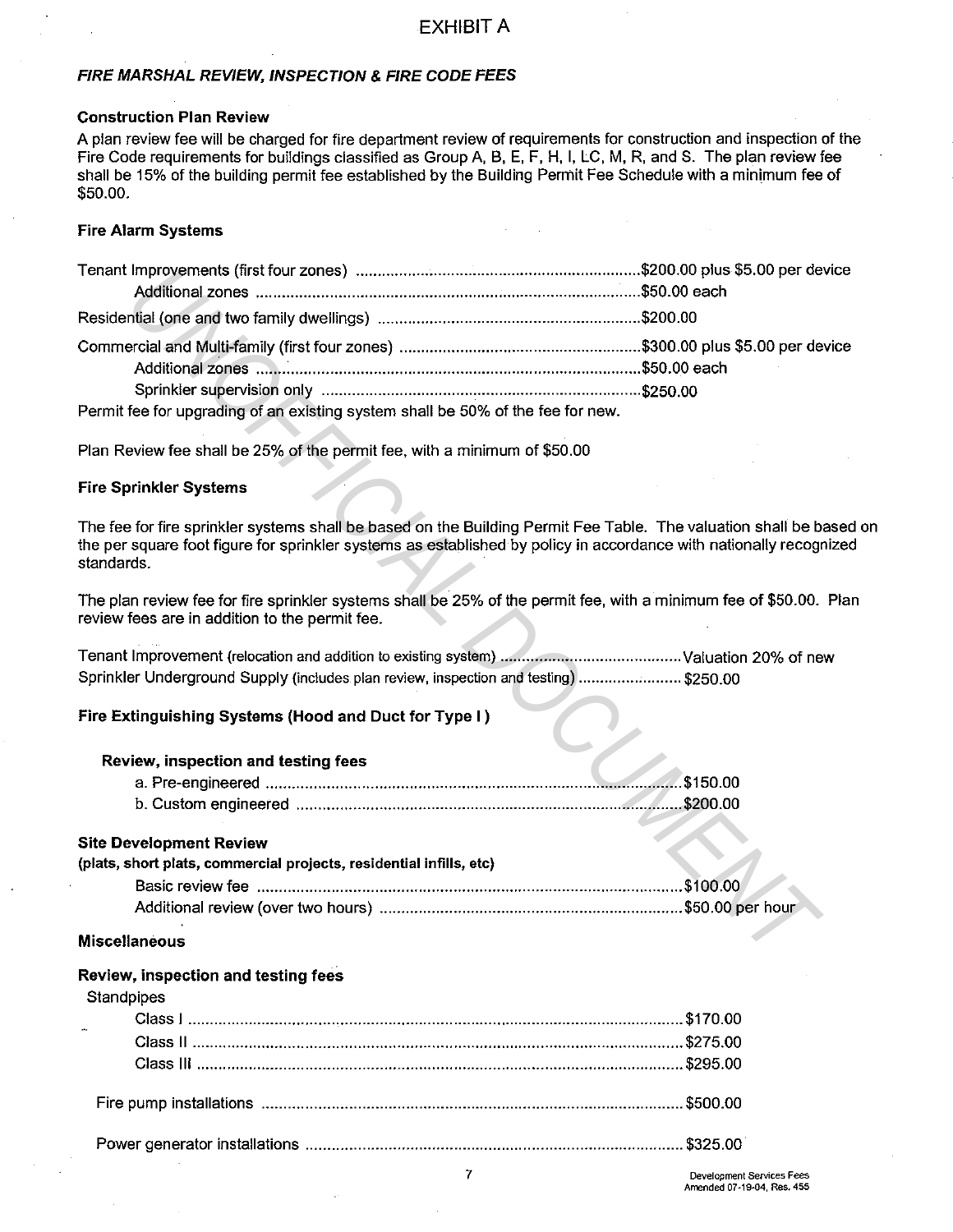#### False Fire Alarms

In the event of more than two false alarms in any 90-day period, the Chief may charge a fee for Fire Department response as specified below:

#### False Alarms Fee

EXCEPTION: False alarms resulting from the failure of a fire alarm service technician notifying the central, proprietary or remote monitoring station shall be billed at the rate of \$250.00 for each occurrence.

#### Fireworks Fees

A liability policy(s) is required in accordance with the Fireworks Ordinance and as follows for both firework stands and public displays. **EPTION:** False alarms resulting from the fallure of a fire alarm service technician notifying the central<br>
Velay or remote montotring station shall be billed at the rate of \$250.00 for each occurrence.<br>
These for depublic

- A. \$500,000 for injuries to any one person in one accident or occurrence
- B. \$1,000,000 for injuries to two or more persons in any one accident or occurrence
- C. \$500,000 for damage to property in any one accident or occurrence
- D. \$1,000,000 combines single limit for any one accident or occurrence

A bond for clean up is required in accordance with the Fireworks Ordinance in the amount of \$500.00 in a bond or cashiers check for all fireworks stands.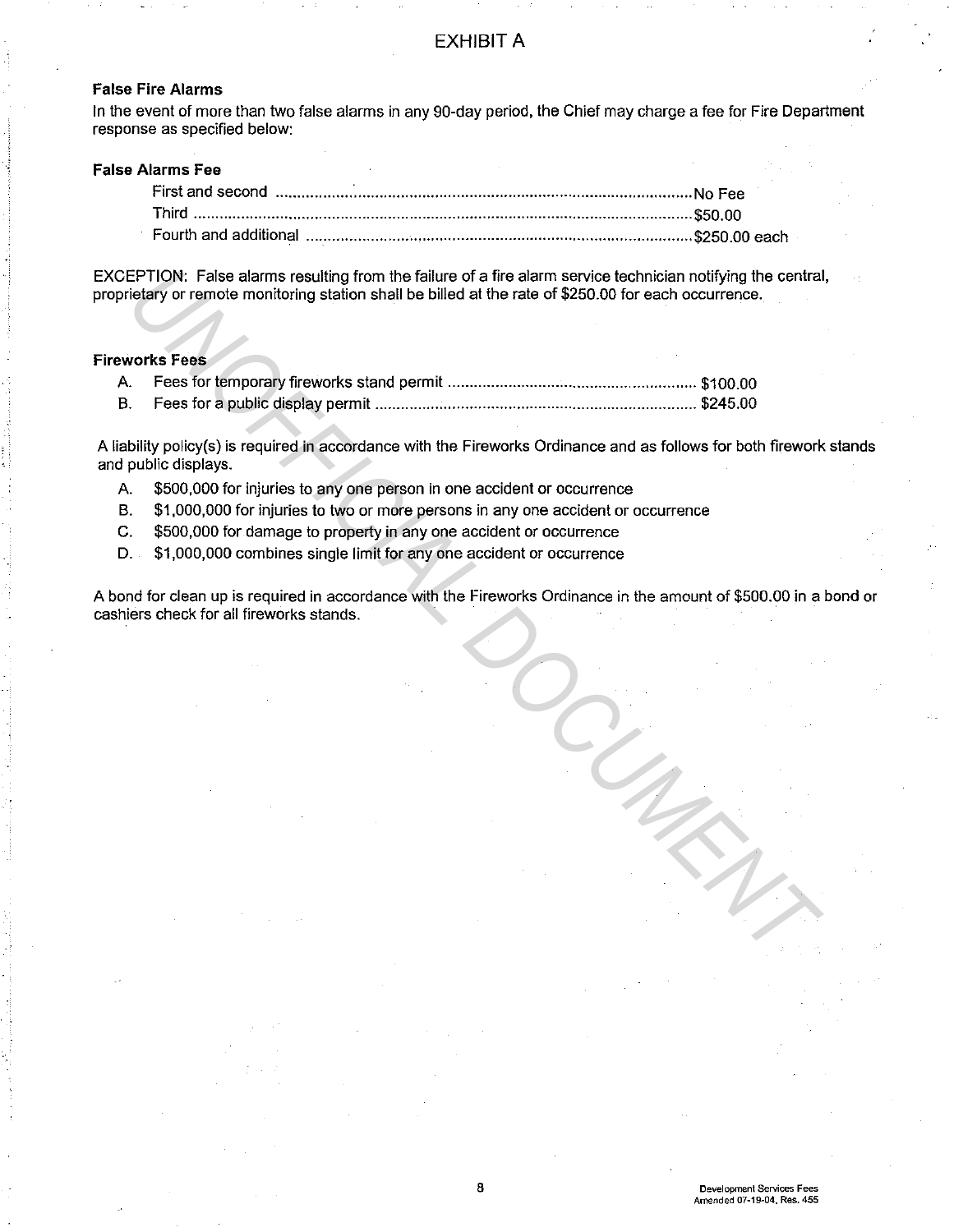#### **FIRE CODE PERMIT FEES**

ad del

The following are annual fees, except where noted:

Permit charges may be waived by the Fire Chief or Fire Marshal for the following: Activities of Washington State non-profit corporations and/or civic or fraternal organizations which possess an IRS tax exempt status. Proof of IRS tax exempt shall be presented at time of permit application. However, any group shall be assessed a permit fee if the approved conditions of the permit are modified or not adhered to by the applicant.

| Carnivals and Fairs, etc. - Outdoors (limited)              |          |  |
|-------------------------------------------------------------|----------|--|
|                                                             |          |  |
|                                                             |          |  |
|                                                             |          |  |
|                                                             |          |  |
|                                                             |          |  |
|                                                             |          |  |
|                                                             |          |  |
|                                                             |          |  |
|                                                             |          |  |
|                                                             |          |  |
|                                                             |          |  |
|                                                             |          |  |
|                                                             |          |  |
|                                                             |          |  |
|                                                             |          |  |
|                                                             |          |  |
| Flammable/Combustible Liquids<br>$\sim 10^{-11}$            |          |  |
|                                                             |          |  |
|                                                             |          |  |
|                                                             |          |  |
| remove abandoned tank                                       | \$100.00 |  |
|                                                             |          |  |
|                                                             |          |  |
| tank vehicles                                               |          |  |
|                                                             |          |  |
|                                                             |          |  |
|                                                             |          |  |
|                                                             |          |  |
| Hazardous Material Production (2000) (2000) (2000) (2100.00 |          |  |
|                                                             |          |  |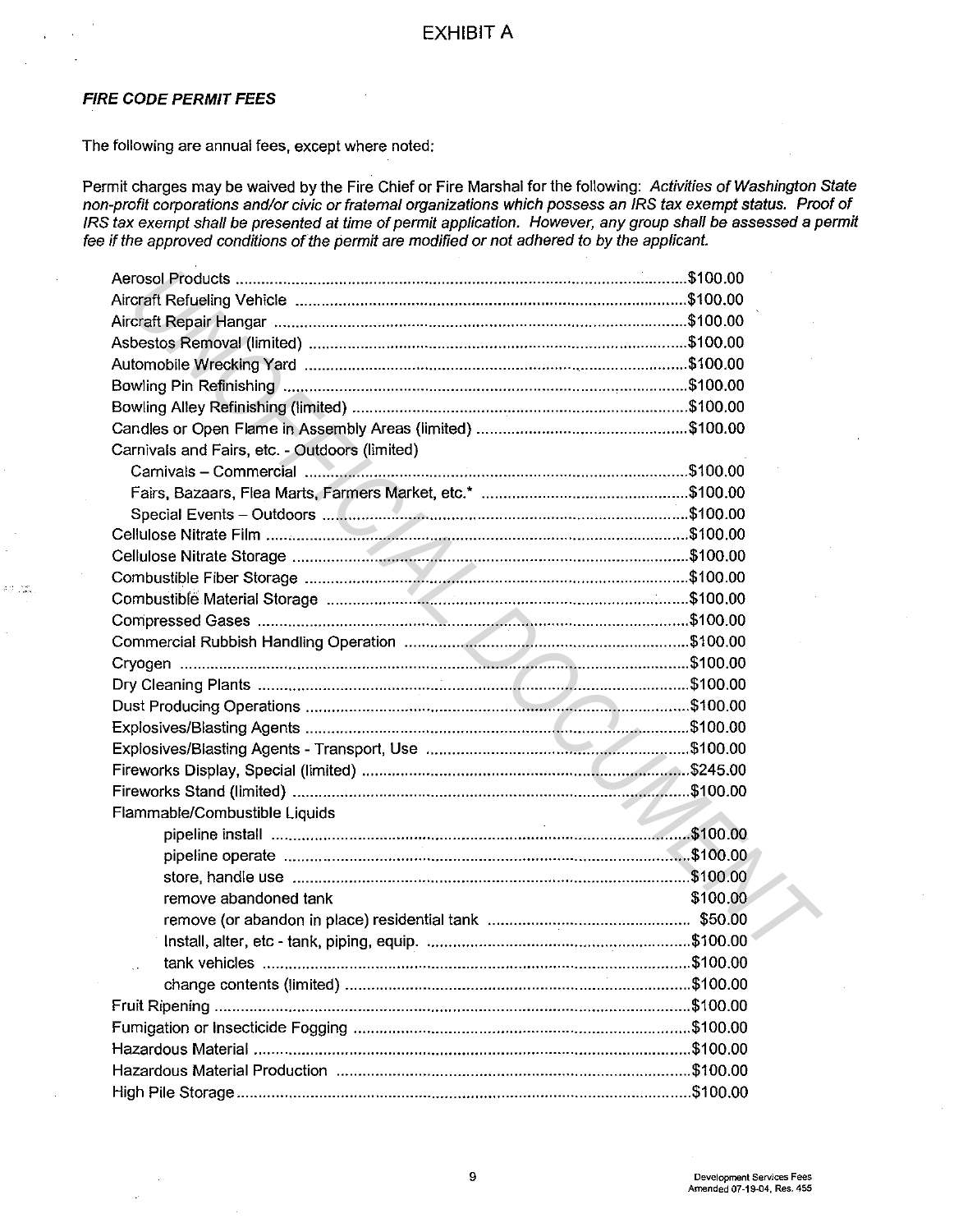| Liquid or Gas-Filled Vehicles/Equipment in Assembly Bldgs. \$100.00 |              |  |
|---------------------------------------------------------------------|--------------|--|
| <b>Lumber Yards</b>                                                 | \$100.00     |  |
|                                                                     | $.$ \$100.00 |  |
| Mall - (Covered)                                                    |              |  |
|                                                                     |              |  |
|                                                                     |              |  |
|                                                                     |              |  |
|                                                                     |              |  |
|                                                                     |              |  |
|                                                                     |              |  |
|                                                                     |              |  |
|                                                                     |              |  |
|                                                                     |              |  |
|                                                                     |              |  |
|                                                                     |              |  |
|                                                                     |              |  |
| Bazaars - Boutiques - Flea Marts - Booths or Displays \$100.00      |              |  |
|                                                                     |              |  |
|                                                                     |              |  |
|                                                                     |              |  |
|                                                                     |              |  |
|                                                                     |              |  |
|                                                                     |              |  |
|                                                                     |              |  |
|                                                                     |              |  |
|                                                                     |              |  |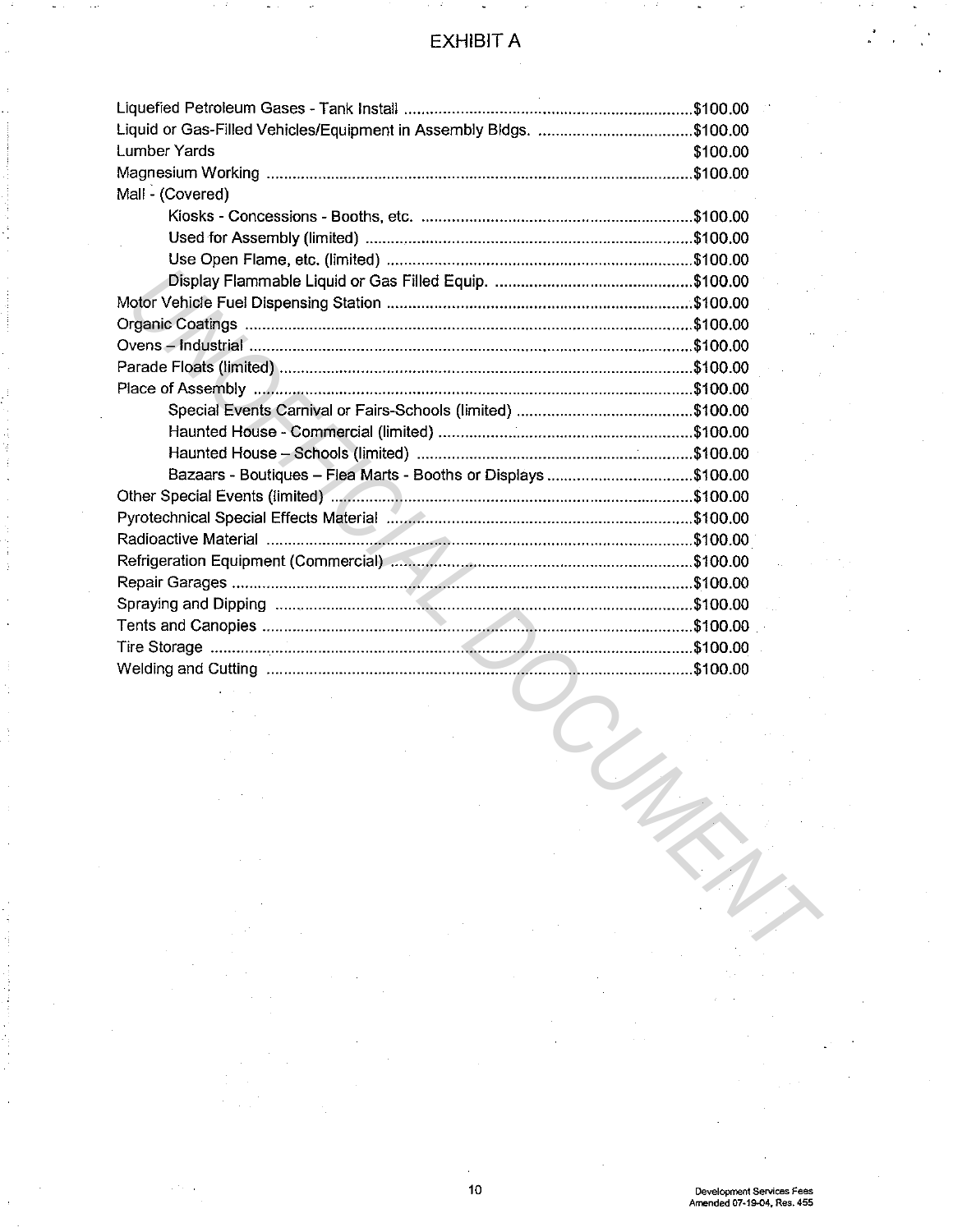### **PLANNING & DEVELOPMENT FEES**

 $\sim$ 

 $\sim$ 

 $\sim 10$ 

| The base Hearing Examiner fee is \$500 and is in addition to all other fees & charges. If the actual Hearing<br>Examiner cost is less or more than \$500, the difference will be refunded or billed to the applicant<br>respectively. |                    |                       |
|---------------------------------------------------------------------------------------------------------------------------------------------------------------------------------------------------------------------------------------|--------------------|-----------------------|
| <b>Plats &amp; Boundaries</b>                                                                                                                                                                                                         | 2004               | <b>Revised</b>        |
| <b>Flat Fees</b>                                                                                                                                                                                                                      |                    |                       |
|                                                                                                                                                                                                                                       | \$1,549.84         | \$2,600               |
|                                                                                                                                                                                                                                       | \$1,662.69         | \$2,600               |
|                                                                                                                                                                                                                                       | \$995.96           | \$1,000               |
|                                                                                                                                                                                                                                       | \$553.89           | \$600                 |
|                                                                                                                                                                                                                                       | \$274.35           | \$300                 |
| Base Fees (+\$4060/hour over 10-35 hours + Consultant Costs, if any)                                                                                                                                                                  |                    |                       |
|                                                                                                                                                                                                                                       |                    | \$3,500               |
| <b>Plat Amendments</b>                                                                                                                                                                                                                |                    |                       |
|                                                                                                                                                                                                                                       | \$553.89           | \$600                 |
|                                                                                                                                                                                                                                       |                    | \$2,400               |
|                                                                                                                                                                                                                                       | \$1,108.81         | $+ $1,500$            |
|                                                                                                                                                                                                                                       | $+$ \$33.13        | $+ $35.00$            |
|                                                                                                                                                                                                                                       |                    | (Per Lot) (Per Lot)   |
| <b>Plat Alterations</b>                                                                                                                                                                                                               |                    |                       |
|                                                                                                                                                                                                                                       | \$333.37           | \$660                 |
|                                                                                                                                                                                                                                       | \$2,372.70         | \$2,400               |
| <b>LAND USE PERMITS</b>                                                                                                                                                                                                               |                    |                       |
| <b>Flat Fees</b>                                                                                                                                                                                                                      |                    |                       |
| Variances                                                                                                                                                                                                                             |                    |                       |
|                                                                                                                                                                                                                                       |                    | \$1,560               |
|                                                                                                                                                                                                                                       | \$888.29           | \$600                 |
| <b>Administrative Use Permits</b>                                                                                                                                                                                                     |                    |                       |
|                                                                                                                                                                                                                                       | \$548.71           | \$550                 |
|                                                                                                                                                                                                                                       | \$53.84            | \$60                  |
|                                                                                                                                                                                                                                       | \$26.92            | \$30                  |
|                                                                                                                                                                                                                                       | \$26.92            | \$30                  |
| <b>Sign Permits</b>                                                                                                                                                                                                                   |                    |                       |
|                                                                                                                                                                                                                                       | \$26.92            | <u>\$30</u>           |
|                                                                                                                                                                                                                                       | \$26.92            | \$30                  |
|                                                                                                                                                                                                                                       | \$26.92            | $+ $30$               |
|                                                                                                                                                                                                                                       |                    | $+$ \$25.88 + \$25.00 |
|                                                                                                                                                                                                                                       | Refundable Deposit |                       |
| <b>Special Event Permits</b>                                                                                                                                                                                                          |                    |                       |
|                                                                                                                                                                                                                                       | \$26.92            | <u>\$30</u>           |
|                                                                                                                                                                                                                                       | \$269.18           | <u>\$275</u>          |

 $\mathcal{L}^{\mathcal{A}}$ 

 $\sim$ 

 $\hat{\mathcal{A}}$ 

 $\sim$ 

 $\hat{\boldsymbol{\gamma}}$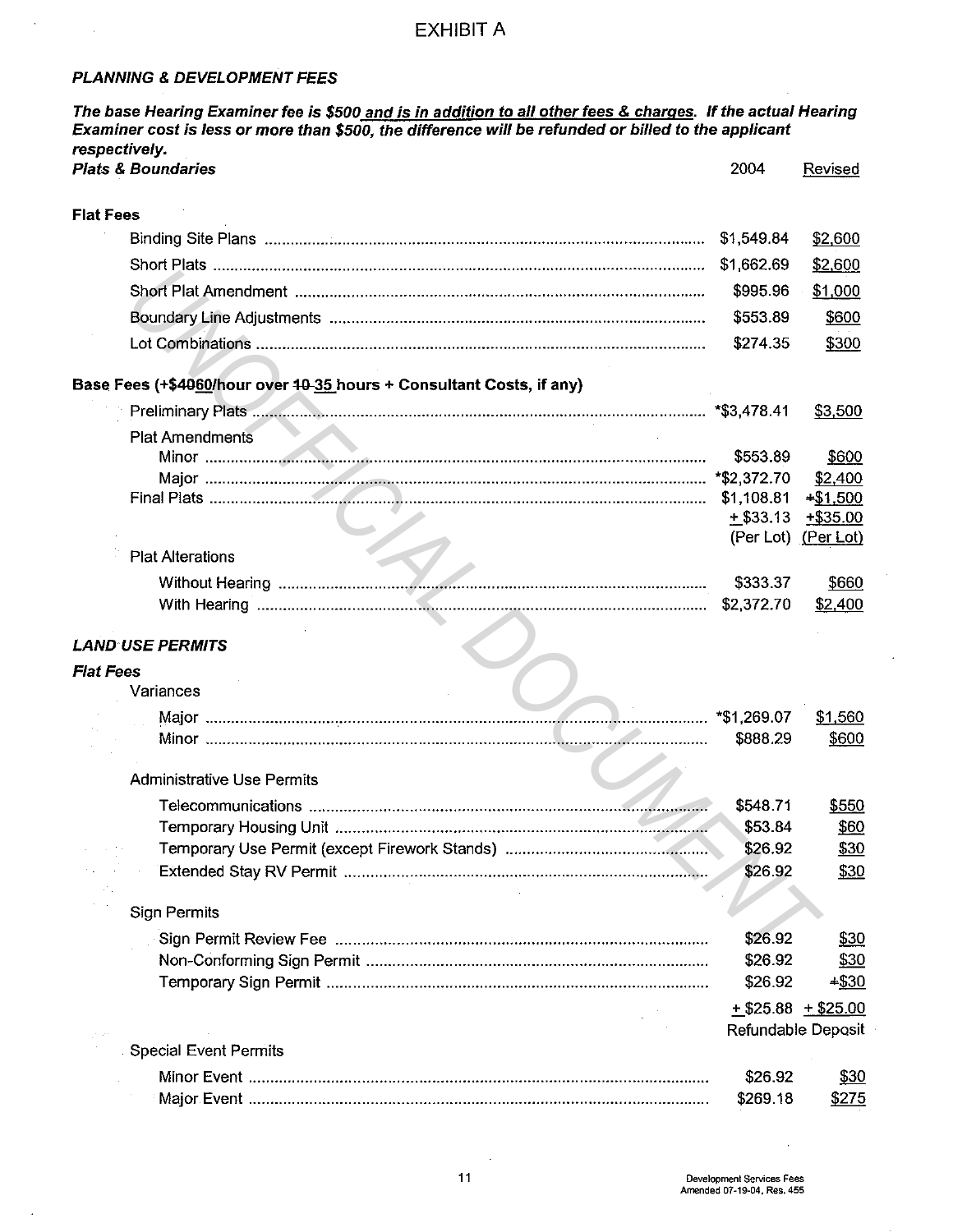### QUASI JUDICIAL PERMITS

## Base Fees (+\$4060/hour over 10-35 hours + Consultant Costs, if any)

| Amendments |              |
|------------|--------------|
|            |              |
|            | <u>\$600</u> |

#### SHORELINE PERMITS

#### Flat Fees

|                                                                      | \$500.05 | \$540   |
|----------------------------------------------------------------------|----------|---------|
| Base Fees (+\$4060/hour over 40-35 hours + Consultant Costs, if any) |          |         |
|                                                                      |          | \$3.500 |
|                                                                      |          | \$3.500 |
|                                                                      |          | \$3,500 |

### ENVIRONMENTAL

#### Flat Fees

|                    | \$553.89 | \$720 |
|--------------------|----------|-------|
| Expanded Checklist | \$774.40 | 780ء  |

## Base Fees (+\$4060/hour over 10-35 hours + Consultant Costs, if any)

| <b>SHORELINE PERMITS</b>                                             |                                                      |                               |
|----------------------------------------------------------------------|------------------------------------------------------|-------------------------------|
| <b>Flat Fees</b>                                                     |                                                      |                               |
|                                                                      | \$500.05                                             | \$540                         |
| Base Fees (+\$4060/hour over 40-35 hours + Consultant Costs, if any) |                                                      |                               |
|                                                                      |                                                      | \$3,500<br>\$3,500<br>\$3,500 |
| <b>ENVIRONMENTAL</b>                                                 |                                                      |                               |
| <b>Flat Fees</b>                                                     | \$553.89<br>\$774.40                                 | \$720<br>\$780                |
| Base Fees (+\$4060/hour over 40-35 hours + Consultant Costs, if any) |                                                      |                               |
|                                                                      | \$441.04<br>+ Consultant Costs                       | $+ $450$                      |
| Urban Forest Management (Administrative Use Permit)                  |                                                      |                               |
|                                                                      | \$553.89                                             | $+ $600$                      |
|                                                                      | + Consultant Costs<br>\$269,18<br>+ Consultant Costs | $*$ \$240                     |
| <b>WETLANDS</b>                                                      |                                                      |                               |
| <b>Flat Fees</b>                                                     |                                                      |                               |
|                                                                      | \$188.42                                             | $* $180$                      |
|                                                                      | + Consultant Costs<br>\$553.89<br>+ Consultant Costs | $*5600$                       |
|                                                                      | \$553.89<br>+ Consultant Costs                       | $-$ \$600                     |

#### WETLANDS

| <b>Flat Fees</b> |                    |           |
|------------------|--------------------|-----------|
|                  | \$188.42           | $+$ \$180 |
|                  | + Consultant Costs |           |
|                  | \$553.89           | -\$600    |
|                  | + Consultant Costs |           |
|                  | \$553.89           | $-$ \$600 |
|                  | + Consultant Costs |           |

## CRITICAL AREAS

#### Flat Fees

| + Consultant Costs         |  |
|----------------------------|--|
| $*$ \$1,155.19 $*$ \$1,200 |  |
| + Consultant Costs         |  |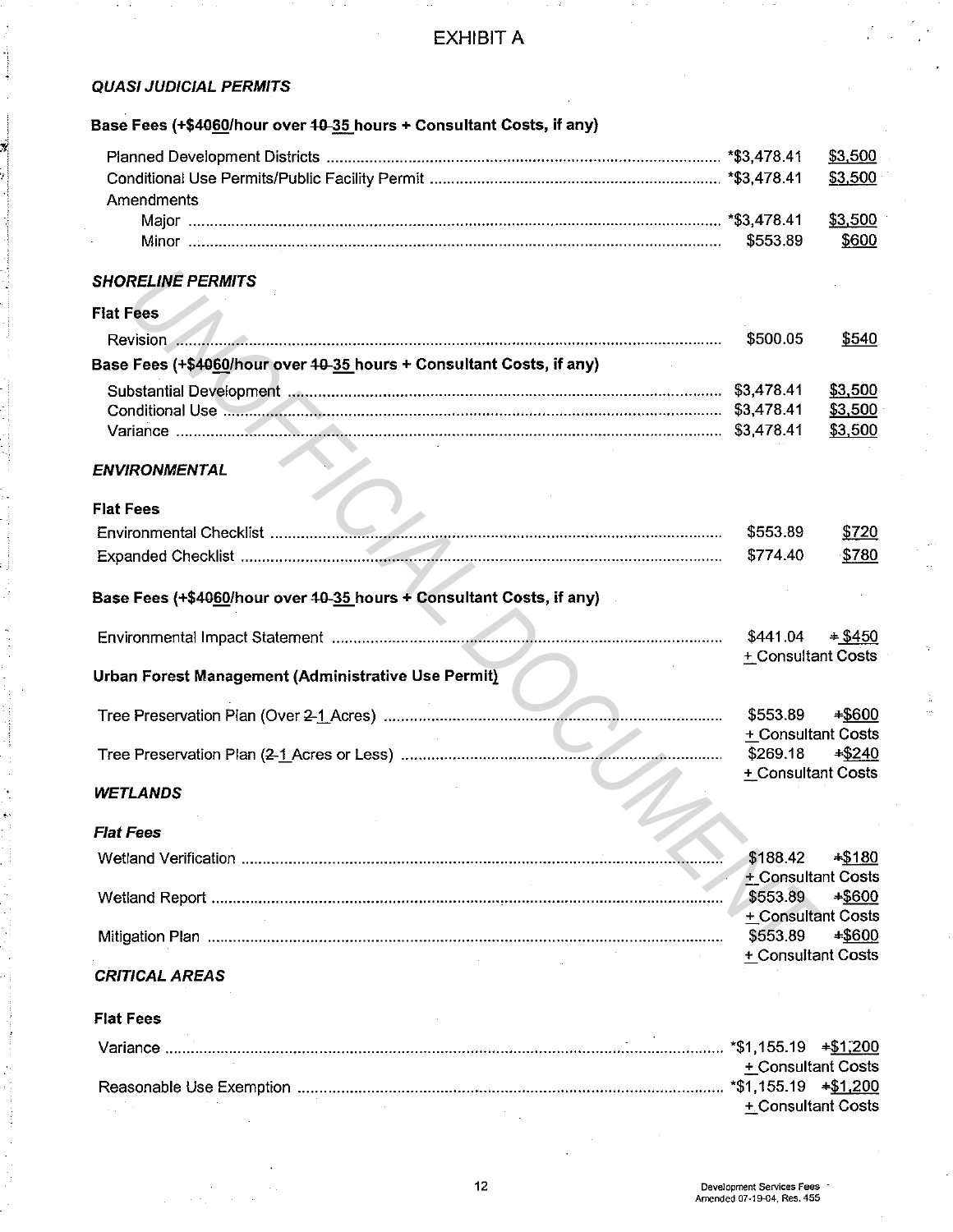| <b>Flat Fees</b>                                                                                                                                                                                                                                                                                                                                                                                                                                                                                                        |                      |         |
|-------------------------------------------------------------------------------------------------------------------------------------------------------------------------------------------------------------------------------------------------------------------------------------------------------------------------------------------------------------------------------------------------------------------------------------------------------------------------------------------------------------------------|----------------------|---------|
|                                                                                                                                                                                                                                                                                                                                                                                                                                                                                                                         | \$43.48<br>Hour Cost | \$60.00 |
| Appeals and Reconsideration                                                                                                                                                                                                                                                                                                                                                                                                                                                                                             |                      |         |
|                                                                                                                                                                                                                                                                                                                                                                                                                                                                                                                         | \$553.89             | \$600   |
|                                                                                                                                                                                                                                                                                                                                                                                                                                                                                                                         | \$553.89             | \$600   |
| Amendments to Plans                                                                                                                                                                                                                                                                                                                                                                                                                                                                                                     |                      |         |
|                                                                                                                                                                                                                                                                                                                                                                                                                                                                                                                         | \$2,772.53           | \$2,800 |
|                                                                                                                                                                                                                                                                                                                                                                                                                                                                                                                         |                      | \$2,800 |
|                                                                                                                                                                                                                                                                                                                                                                                                                                                                                                                         | \$2,772.53           | \$2,800 |
| <b>Expiration &amp; Revocation</b>                                                                                                                                                                                                                                                                                                                                                                                                                                                                                      |                      |         |
|                                                                                                                                                                                                                                                                                                                                                                                                                                                                                                                         |                      | \$1,500 |
|                                                                                                                                                                                                                                                                                                                                                                                                                                                                                                                         | \$553.89             | \$600   |
|                                                                                                                                                                                                                                                                                                                                                                                                                                                                                                                         |                      | \$1,500 |
|                                                                                                                                                                                                                                                                                                                                                                                                                                                                                                                         | \$553.89             | \$600   |
| Design Standards                                                                                                                                                                                                                                                                                                                                                                                                                                                                                                        |                      |         |
|                                                                                                                                                                                                                                                                                                                                                                                                                                                                                                                         | \$553.89             | \$600   |
|                                                                                                                                                                                                                                                                                                                                                                                                                                                                                                                         | \$1,108.81           | \$1,800 |
| <b>FEE EXCEPTIONS</b>                                                                                                                                                                                                                                                                                                                                                                                                                                                                                                   |                      |         |
| 1. All City Departments are exempt from Planning and Development fees.                                                                                                                                                                                                                                                                                                                                                                                                                                                  |                      |         |
| When two or more concurrent permits are required for a project, the applicant is charged the full fee of<br>2.<br>the most expensive permit and one-half the fee on the other permits. Fees for SEPA review may not be<br>discounted.                                                                                                                                                                                                                                                                                   |                      |         |
| $\frac{1}{2} \sum_{i=1}^{2} \frac{1}{2} \sum_{j=1}^{2} \frac{1}{2} \sum_{j=1}^{2} \frac{1}{2} \sum_{j=1}^{2} \frac{1}{2} \sum_{j=1}^{2} \frac{1}{2} \sum_{j=1}^{2} \frac{1}{2} \sum_{j=1}^{2} \frac{1}{2} \sum_{j=1}^{2} \frac{1}{2} \sum_{j=1}^{2} \frac{1}{2} \sum_{j=1}^{2} \frac{1}{2} \sum_{j=1}^{2} \frac{1}{2} \sum_{j=1}^{2} \frac{1}{2} \sum_{j=1}^{2$<br>$\sim 10^{11}$                                                                                                                                       |                      |         |
| $\langle \sigma_{\rm{eff}} \rangle = 10^{-2}$ km s $^{-1}$<br>$\mathcal{L}_{\mathcal{A}}$ and $\mathcal{L}_{\mathcal{A}}$ are the set of the set of the set of $\mathcal{L}_{\mathcal{A}}$                                                                                                                                                                                                                                                                                                                              |                      |         |
| $\label{eq:2.1} \mathcal{L}(\mathcal{F}) = \mathcal{L}(\mathcal{F}) \mathcal{L}(\mathcal{F}) = \mathcal{L}(\mathcal{F}) \mathcal{L}(\mathcal{F})$                                                                                                                                                                                                                                                                                                                                                                       |                      |         |
| $\mathcal{L}^{\mathcal{L}}(\mathcal{A})$ and $\mathcal{L}^{\mathcal{L}}(\mathcal{A})$                                                                                                                                                                                                                                                                                                                                                                                                                                   |                      |         |
| $\mathcal{L}_{\mathcal{A}}$ and $\mathcal{L}_{\mathcal{A}}$ are the set of the set of $\mathcal{L}_{\mathcal{A}}$<br>$\label{eq:2.1} \frac{1}{\sqrt{2\pi}}\int_{\mathbb{R}^3}\frac{1}{\sqrt{2\pi}}\left(\frac{1}{\sqrt{2\pi}}\int_{\mathbb{R}^3}\frac{1}{\sqrt{2\pi}}\int_{\mathbb{R}^3}\frac{1}{\sqrt{2\pi}}\int_{\mathbb{R}^3}\frac{1}{\sqrt{2\pi}}\int_{\mathbb{R}^3}\frac{1}{\sqrt{2\pi}}\int_{\mathbb{R}^3}\frac{1}{\sqrt{2\pi}}\int_{\mathbb{R}^3}\frac{1}{\sqrt{2\pi}}\int_{\mathbb{R}^3}\frac{1}{\sqrt{2\pi}}\$ |                      |         |
| $\mathcal{L}_{\text{max}}$ and $\mathcal{L}_{\text{max}}$ and $\mathcal{L}_{\text{max}}$<br>$\mathcal{A}_\text{c}$ and $\mathcal{B}_\text{c}$ and<br>$\mathcal{L}^{\mathcal{L}}(\mathcal{L}^{\mathcal{L}}(\mathcal{L}^{\mathcal{L}}(\mathcal{L}^{\mathcal{L}}(\mathcal{L}^{\mathcal{L}}(\mathcal{L}^{\mathcal{L}})))$                                                                                                                                                                                                   |                      |         |
|                                                                                                                                                                                                                                                                                                                                                                                                                                                                                                                         |                      |         |

#### **FEE EXCEPTIONS**

ć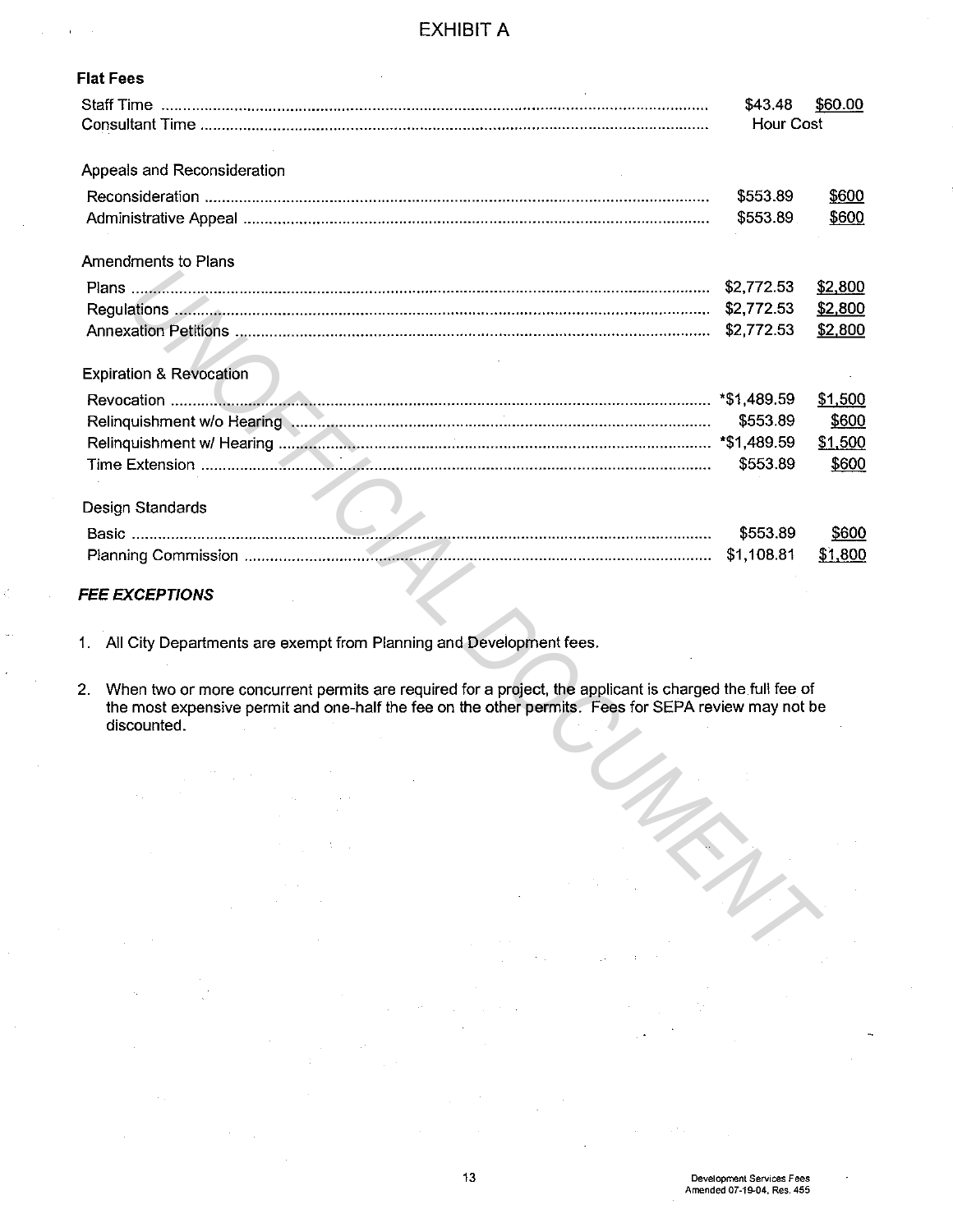#### **PUBLIC WORKSDEVELOPMENT ENGINEERING PERMITS AND SERVICE FEES**

#### Temporary Street Banners

| For the processing of permit applications and for costs of installation and removal of temporary street banners or<br>decorations in the public right-of-way |                                                            |
|--------------------------------------------------------------------------------------------------------------------------------------------------------------|------------------------------------------------------------|
|                                                                                                                                                              |                                                            |
|                                                                                                                                                              |                                                            |
|                                                                                                                                                              |                                                            |
|                                                                                                                                                              |                                                            |
|                                                                                                                                                              | \$60                                                       |
|                                                                                                                                                              |                                                            |
|                                                                                                                                                              | \$60                                                       |
|                                                                                                                                                              | \$60 per hour for time in excess of five<br>hours          |
|                                                                                                                                                              | per hour for time in excess of five<br>hours               |
|                                                                                                                                                              | \$664.66\$660 Final Process Fee                            |
|                                                                                                                                                              |                                                            |
|                                                                                                                                                              |                                                            |
|                                                                                                                                                              |                                                            |
|                                                                                                                                                              |                                                            |
|                                                                                                                                                              | Fee                                                        |
|                                                                                                                                                              | \$43.48\$60 per hour for time in excess<br>of five hours** |
|                                                                                                                                                              |                                                            |
|                                                                                                                                                              |                                                            |
| or inspection (or both) *****                                                                                                                                | (including overhead)                                       |
| * Additional Right of Way Inspection Fee will be charged for projects that exceed two inspections. A minimum                                                 |                                                            |

\*Additional Right of Way Inspection Fee will be charged for projects that exceed two inspections. A minimum one-hour inspection time will be charged per inspection.

\*\*If it is determined by the Public Works Department that the scope of the project is such that only a minimal amount of review time will be required, then the Review Fee can be based on the hourly rate and the time spent.

\*\*\*An itemized project cost estimate shall be prepared and stamped by a licensed professional engineer and submitted to the City for approval. This engineer's estimate shall be used to determine the project cost.

\*\*\*\*If it is determined that the variation impacts surrounding properties, public notification will be required.

\*\*\*\*\* The applicant is responsible for the following fees incurred by the City from outside consultants or experts: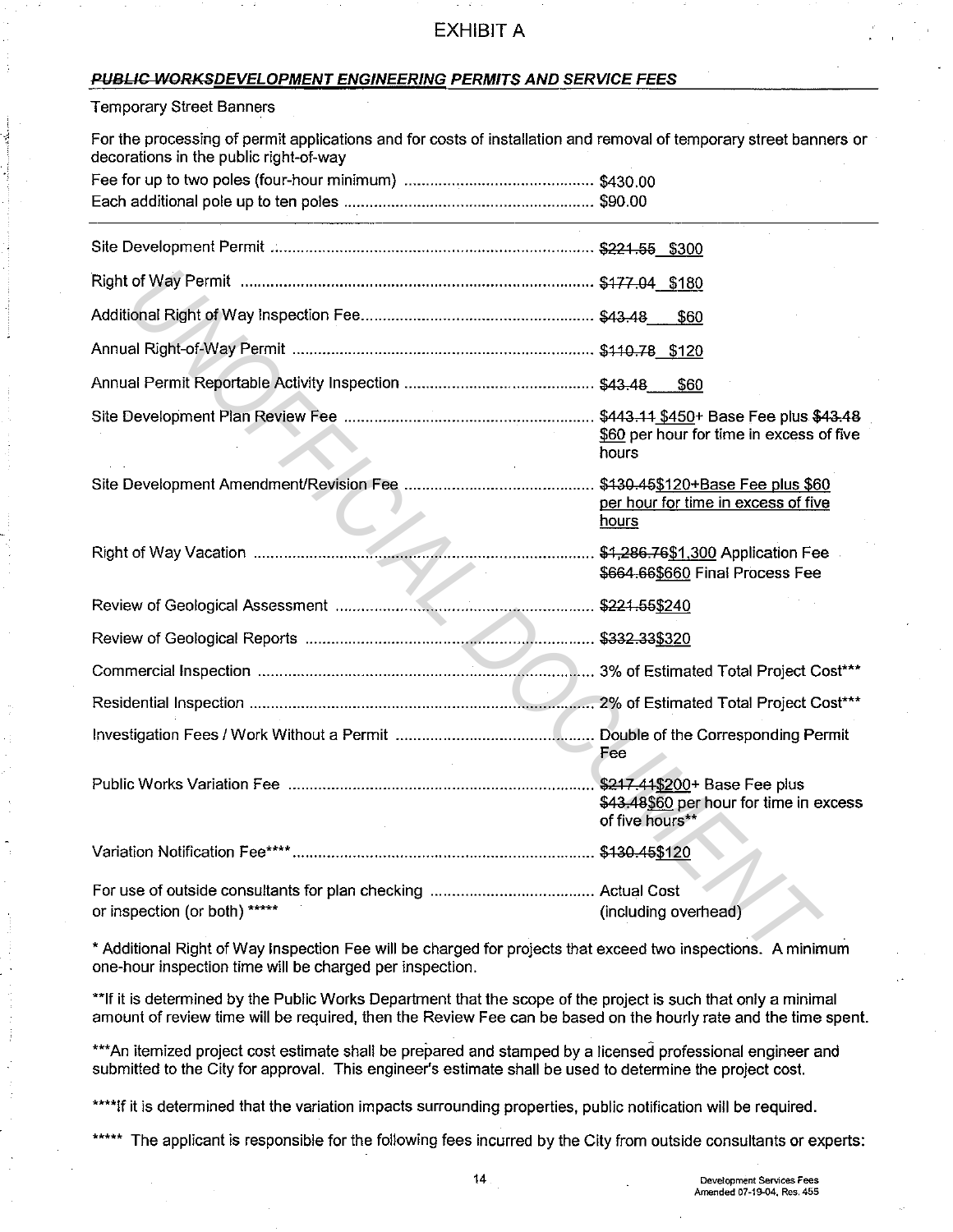(1) expenses associated with permit review, approval, and issuance; (2) expenses associated with the applicant's failure to comply with the permit and applicable City codes; and (3) expenses associated with the City's evaluation and mitigation of hazardous conditions arising from the applicant's failure to comply with the approved permit and applicable codes.

UNOFFICIAL DOCUMENT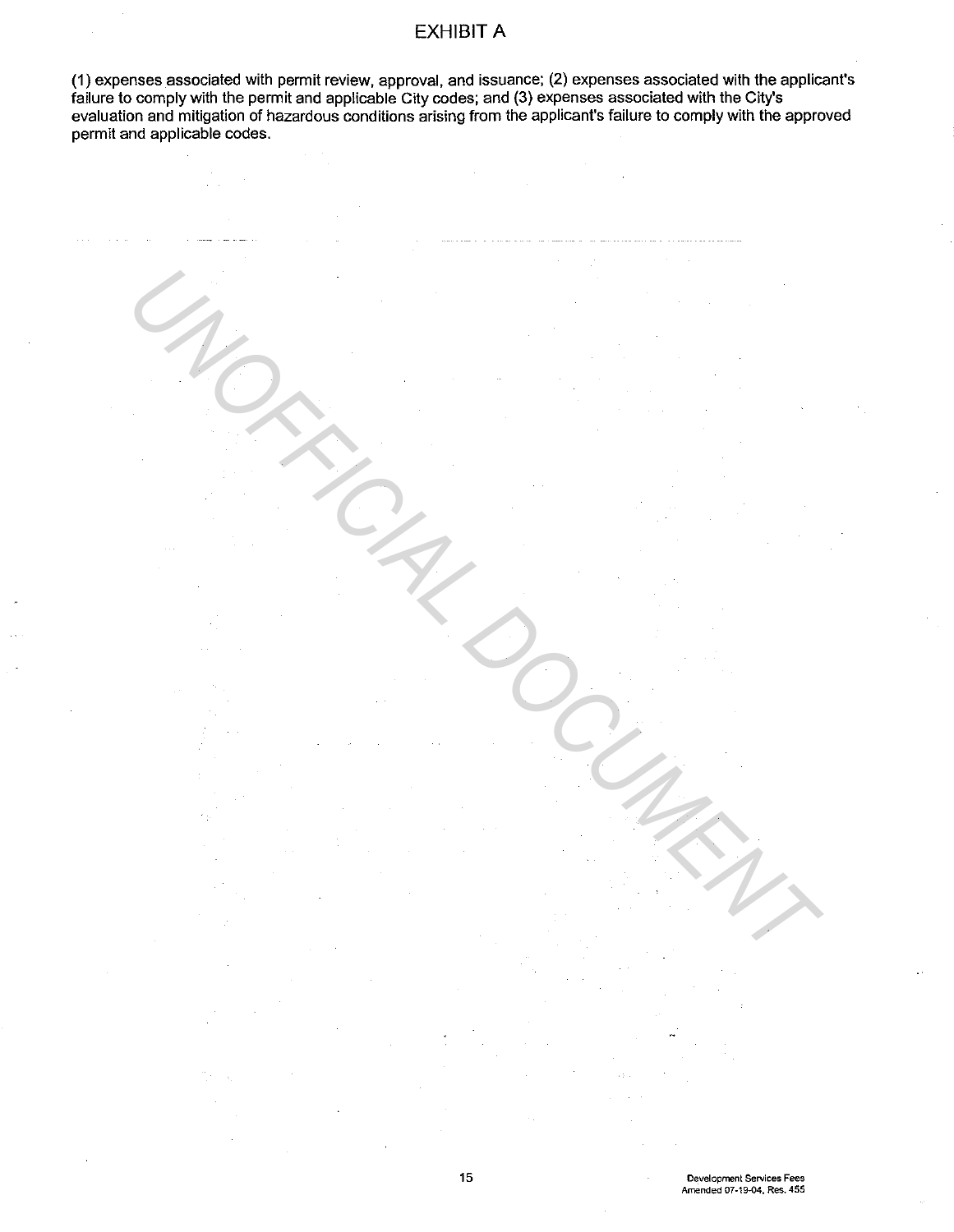# Exhibit "B" **VALUATION TABLE**

| <b>Valuation Description</b>                                        | <b>Valuation Amount</b> |
|---------------------------------------------------------------------|-------------------------|
| Apartment Buildings - Type I Basement Garage                        | \$36.28                 |
| Apartment Buildings - Type I or II F.R.                             | \$105.92                |
| Apartment Buildings - Type V Masonry or III                         | \$86.04                 |
| Apartment Buildings - Type V Wood Frame                             | \$79.54                 |
| Auditoriums - Type I or II F.R.                                     | \$101.66                |
| Auditoriums - Type II - 1 Hour                                      | \$73.62                 |
| Auditoriums - Type II - N                                           | \$69.95                 |
| Auditoriums - Type III - 1 Hour                                     | \$77.41                 |
| Auditoriums - Type III - N                                          | \$73.43                 |
| Auditoriums - Type V - 1 Hour                                       | \$74.01                 |
| Auditoriums - Type V - N                                            | \$69.06                 |
| Banks - Type I or II F.R.                                           | \$143.66                |
| Banks - Type II - 1 Hour                                            | \$105.83                |
| Banks - Type II - N                                                 | \$102.43                |
| Banks - Type III - 1 Hour                                           | \$116.79                |
| Banks - Type III - N                                                | \$112.62                |
| Banks - Type V - 1 Hour                                             | \$105.83                |
| Banks - Type V - N                                                  | \$101.37                |
| <b>Bid Price from Applicant</b>                                     | \$0.00                  |
| Bowling Alleys - Type II - 1 Hour                                   | \$49.47                 |
| Bowling Alleys - Type II - N                                        | \$46.16                 |
|                                                                     |                         |
| Bowling Alleys - Type III - 1 Hour<br>Bowling Alleys - Type III - N | \$53.84                 |
|                                                                     | \$50.34                 |
| Bowling Alleys - Type V - 1 Hour                                    | \$36.28                 |
| <b>Business Monument Sign</b>                                       | \$25.00                 |
| Business Wall Sign                                                  | \$15.00                 |
| Churches - Type I or II F.R.                                        | \$96.22                 |
| Churches - Type II - 1 Hour                                         | \$72.27                 |
| Churches - Type II - N                                              | \$68.68                 |
| Churches - Type III - 1 Hour                                        | \$78.57                 |
| Churches - Type III - N                                             | \$75.08                 |
| Churches - Type V - 1 Hour                                          | \$73.43                 |
| Churches - Type V - N                                               | \$69.06                 |
| Comercial shelving                                                  | \$5.00                  |
| Commercial Deck                                                     | \$10.00                 |
| Convalescent Hospitals - Type I or II F.R.                          | \$135.02                |
| Convalescent Hospitals - Type II - 1 Hour                           | \$93.70                 |
| Convalescent Hospitals - Type III - 1 Hour                          | \$96.03                 |
| Convalescent Hospitals - Type V - 1 Hour                            | \$90.50                 |
| Deck Revisions                                                      | \$7.50                  |
| Decks - Residential                                                 | \$7.50                  |
| Decks / Patios - Residential (Covered)                              | \$10.00                 |
| Designed Attic Storage Trusses                                      | \$4.88                  |
| Detached Greenhouse                                                 | \$5.00                  |
| Dwellings - Basements - Finished                                    | \$89.63                 |
| Dwellings - Basements - Semi Finished                               | \$22.50                 |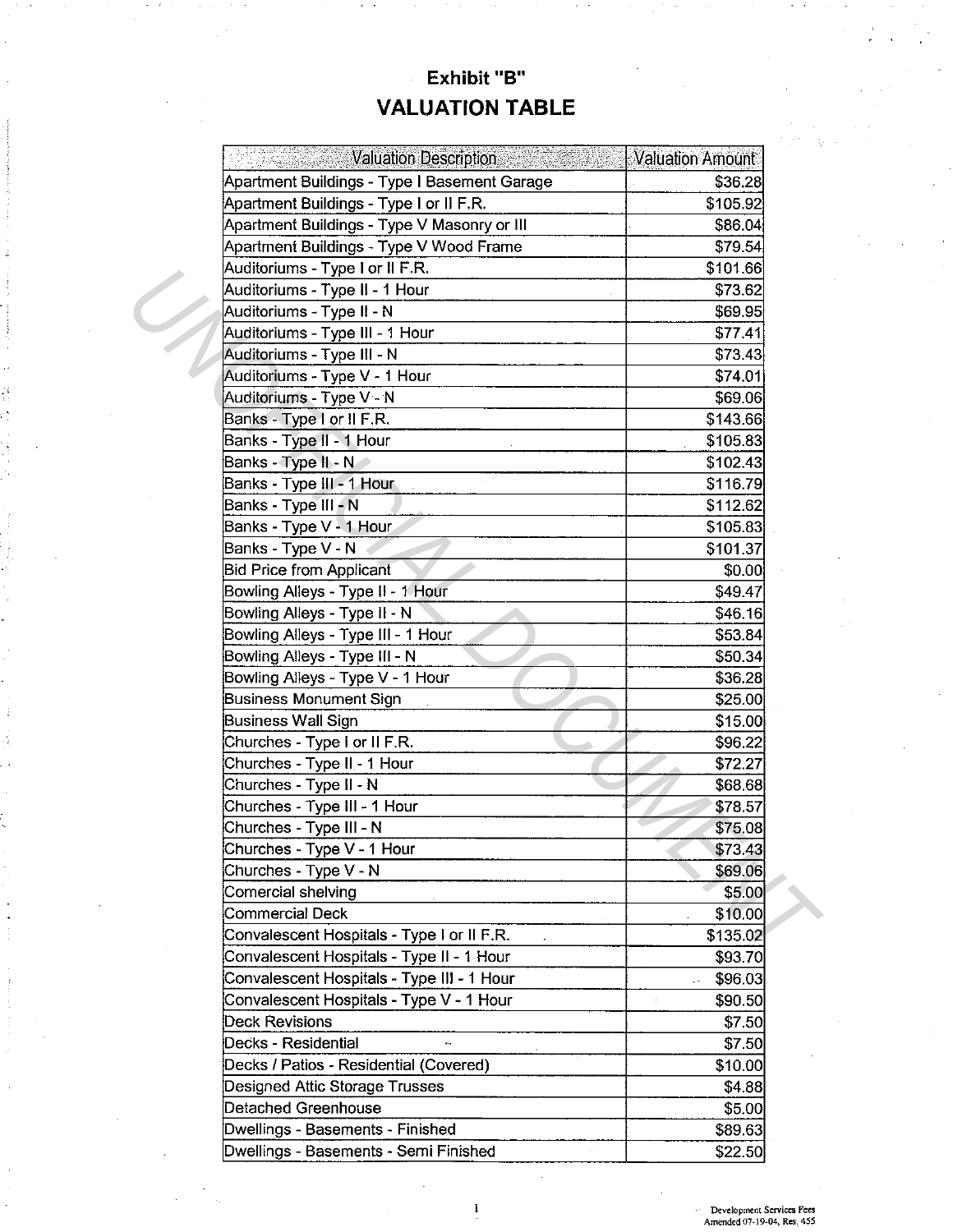| Dwellings - Basements - Unfinished        | \$17.17     |  |
|-------------------------------------------|-------------|--|
| Dwellings - Type V Masonry                | \$93.99     |  |
| Dwellings - Type V Wood Frame 2nd Floor   | \$89.63     |  |
| Dwellings - Type V Wood Frame 1st Floor   | \$89.63     |  |
| Dwellings - Type V Wood Frame 3rd Floor   | \$89.63     |  |
| Dwellings - Type V Wood Frame Remodel     | \$107.56    |  |
| Elevator                                  | \$10,000.00 |  |
| Equipment - Air Conditioner (Commercial)  | \$4.07      |  |
| Equipment - Air Conditioner (Residential) | \$3.40      |  |
| <b>Equipment - Sprinkler Systems</b>      | \$2.52      |  |
| Equipment - Sprinkler Systems 20%         | \$0.50      |  |
| <b>Estimate of Value</b>                  | \$0.00      |  |
| Fences over 6' in height                  | \$5.00      |  |
| Fire Stations - Type I or II F.R.         | \$110.97    |  |
| Fire Stations - Type II - 1 Hour          | \$73.04     |  |
| Fire Stations - Type II - N               | \$68.87     |  |
| Fire Stations - Type III - 1 Hour         | \$79.93     |  |
| Fire Stations - Type III - N              | \$76.53     |  |
| Fire Stations - Type V - 1 Hour           | \$74.98     |  |
| Fire Stations - Type V - N                | \$71.10     |  |
| Homes for the Elderly - Type I or II F.R. | \$100.59    |  |
| Homes for the Elderly - Type II - 1 Hour  | \$81.67     |  |
| Homes for the Elderly - Type II - N       | \$78.18     |  |
| Homes for the Elderly - Type III - 1 Hour | \$85.07     |  |
| Homes for the Elderly - Type III - N      | \$81.58     |  |
| Homes for the Elderly - Type V - 1 Hour   | \$82.16]    |  |
| Homes for the Elderly - Type V - N        | \$79.35     |  |
| Hospitals - Type I or II F.R.             | \$158.30    |  |
| Hospitals - Type III - 1 Hour             | \$131.05    |  |
| Hospitals - Type V - 1 Hour               | \$125.03    |  |
| Hotels and Motels - Type I or II F.R.     | \$97.97     |  |
| Hotels and Motels - Type III - 1 Hour     | \$84.88     |  |
| Hotels and Motels - Type III - N          | \$80.90     |  |
| Hotels and Motels - Type V - 1 Hour       | \$73.91     |  |
| Hotels and Motels - Type V - N            | \$72.46     |  |
| Illuminated Monument Sign                 | \$30.00     |  |
| Illuminated Wall Sign                     | \$20.00     |  |
| Industrial Plants - Tilt Up               | \$29.10     |  |
| Industrial Plants - Type I or II F.R.     | \$55.19     |  |
| Industrial Plants - Type II (Stock)       | \$35.31     |  |
| Industrial Plants - Type II - 1 Hour      | \$38.41     |  |
| Industrial Plants - Type III - 1 Hour     | \$42.29     |  |
| Industrial Plants - Type III - N          | \$39.87     |  |
| Industrial Plants - Type V - 1 Hour       | \$39.87     |  |
| Industrial Plants - Type V - N            | \$36.47     |  |
| Jails - Type I or II F.R.                 | \$154.33    |  |
| Jails - Type III - 1 Hour                 | \$141.14    |  |
| Jails - Type V - 1 Hour                   | \$105.83    |  |
| Libraries - Type I or II F.R.             | \$112.91    |  |
| Libraries - Type II - 1 Hour              | \$82.64     |  |
| Libraries - Type II - N                   | \$78.57     |  |

 $\sim$ 

36

 $\bar{z}$ ÷, j.

÷,

l.

 $\overline{a}$ 

 $\mathcal{L}^{\text{max}}$ 

 $\mathcal{A}^{\mathcal{A}}$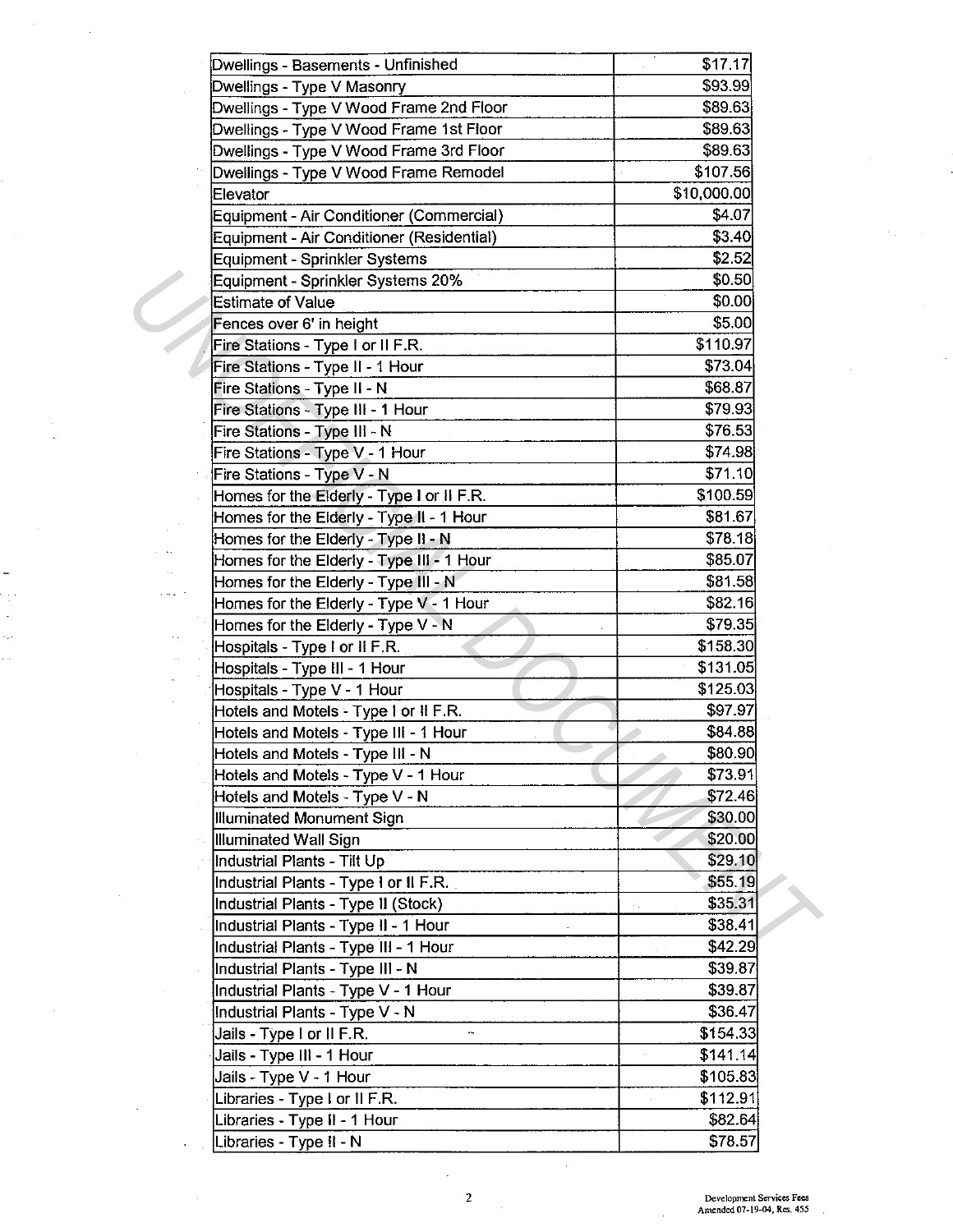| Libraries - Type III - 1 Hour                          | \$169.27   |  |
|--------------------------------------------------------|------------|--|
| Libraries - Type III - N                               | \$161.51   |  |
| Manual Input                                           | \$0.00     |  |
| Masonry Chimney                                        | \$3,000.00 |  |
| Medical Offices - Type I or II F.R.                    | \$115.92   |  |
| Medical Offices - Type II - 1 Hour                     | \$89.43    |  |
| Medical Offices - Type II - N                          | \$84.97    |  |
| Medical Offices - Type III - 1 Hour                    | \$97.00    |  |
| Medical Offices - Type III - N                         | \$90.31    |  |
| Medical Offices - Type V - 1 Hour                      | \$87.49    |  |
| Medical Offices - Type V - N                           | \$84.39    |  |
| <b>New Roof Structure</b>                              | \$8.96     |  |
| <b>Office Partitions</b>                               | \$45.00    |  |
| Offices - Type I or II F.R.                            | \$103.60   |  |
| Offices - Type II - 1 Hour                             | \$69.36    |  |
| Offices - Type II - N                                  | \$66.06    |  |
| Offices - Type III - 1 Hour                            | \$74.88    |  |
| Offices - Type III - N                                 | \$71.59    |  |
| Offices - Type V - 1 Hour                              | \$70.13    |  |
| Offices - Type V - N                                   | \$66.06    |  |
| Permit reissue (Based on percentage of work remaining) | \$89.63    |  |
| Private Garages - Masonry                              | \$26.58    |  |
| Private Garages - Open Carports                        | \$16.10    |  |
| Private Garages - Wood Frame                           | \$23.57    |  |
| Private Garages - Wood Frame (Addition)                | \$23.57    |  |
| Private Gate                                           | \$500.00   |  |
| Public Buildings - Type I or II F.R.                   | \$119.70   |  |
| Public Buildings - Type II - 1 Hour                    | \$97.00    |  |
| Public Buildings - Type II - N                         | \$92.73    |  |
| Public Buildings - Type III - 1 Hour                   | \$100.69   |  |
| Public Buildings - Type III - N                        | \$97.19    |  |
| Public Buildings - Type V - 1 Hour                     | \$92.15    |  |
| Public Buildings - Type V - N                          | \$88.85    |  |
| Public Garages - Type I or II F.R.                     | \$47.43    |  |
| Public Garages - Type I or II Open Park                | \$35.60    |  |
| Public Garages - Type II - N                           | \$27.16    |  |
| Public Garages - Type III - 1 Hour                     | \$35.89    |  |
| Public Garages - Type III - N                          | \$31.91    |  |
| Public Garages - Type V - 1 Hour                       | \$32.69    |  |
| Residential Fire Sprinkler System                      | \$1.00     |  |
| Restuarants - Type III - 1 Hour                        | \$94.48    |  |
| Restuarants - Type III - N                             | \$91.28    |  |
| Restuarants - Type V - 1 Hour                          | \$86.52    |  |
| Restuarants - Type V - N                               | \$83.13    |  |
| Restuarants - Type V-N - Remodel                       | \$83.13    |  |
| Retaining Wall - Type I                                | \$20.00    |  |
| Retaining Wall - Type II                               | \$60.00    |  |
| Retaining Wall - Type III                              | \$100.00   |  |
| Roofing/Commercial/3 Tab                               | \$50.00    |  |
| Roofing/Commercial/Other                               | \$75.00    |  |
| Schools - Type I or II F.R.                            | \$107.86   |  |

 $\hat{\mathbf{v}}$